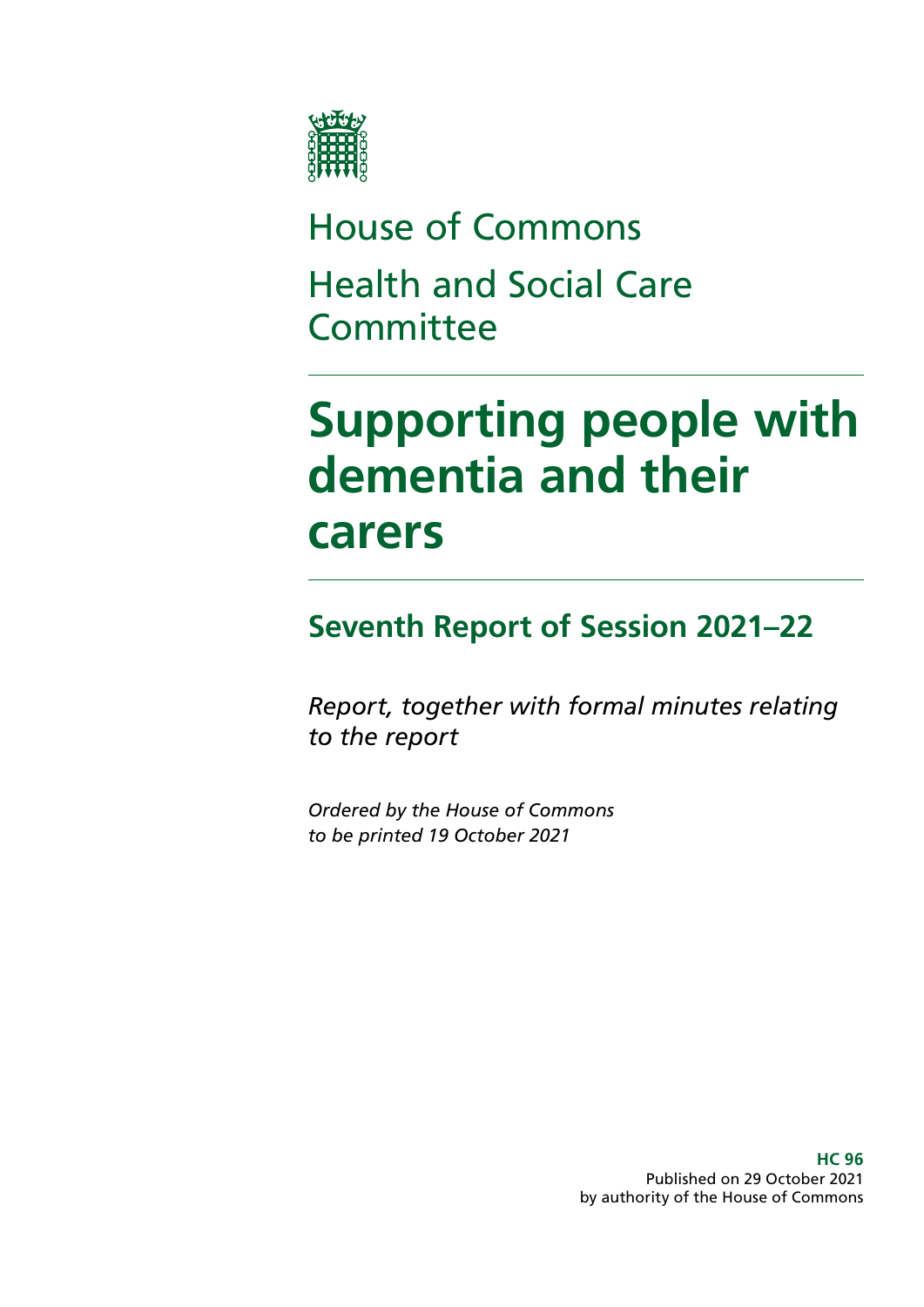### **Health and Social Care Committee**

The Health and Social Care Committee is appointed by the House of Commons to examine the expenditure, administration, and policy of the Department of Health & Social Care.

#### **Current membership**

[Rt Hon Jeremy Hunt MP](https://members.parliament.uk/member/1572/contact) *(Conservative, South West Surrey)* (Chair) [Paul Bristow MP](https://members.parliament.uk/member/4792/contact) *(Conservative, Peterborough)* [Rosie Cooper MP](https://members.parliament.uk/member/1538/contact) *(Labour, West Lancashire)* [Dr James Davies MP](https://members.parliament.uk/member/4476/contact) *(Conservative, Vale of Clwyd)* [Dr Luke Evans MP](https://members.parliament.uk/member/4781/contact) *(Conservative, Bosworth)* [Barbara Keeley MP](https://members.parliament.uk/member/1588/contact) *(Labour, Worsley and Eccles South)* [Taiwo Owatemi MP](https://members.parliament.uk/member/4779/contact) *(Labour, Coventry North West)* [Sarah Owen MP](https://members.parliament.uk/member/4777/contact) *(Labour, Luton North)* [Anum Qaisar-Javed MP](https://members.parliament.uk/member/4917/contact) (*Scottish National Party, Airdrie and Shotts*) [Dean Russell MP](https://members.parliament.uk/member/4812/contact) *(Conservative, Watford)* [Laura Trott MP](https://members.parliament.uk/member/4780/contact) *(Conservative, Sevenoaks)*

#### **Powers**

© Parliamentary Copyright House of Commons 2021. This publication may be reproduced under the terms of the Open Parliament Licence, which is published at [www.parliament.uk/site-information/copyright-parliament/](https://www.parliament.uk/site-information/copyright-parliament/).

The Committee is one of the departmental select committees, the powers of which are set out in House of Commons Standing Orders, principally in SO No 152. These are available on the internet via [www.parliament.uk.](http://www.parliament.uk/)

#### **Publication**

Committee reports are published on the Committee's website at [www.parliament.uk/hsccom](http://www.parliament.uk/hsccom) and in print by Order of the House.

#### **Committee staff**

The current staff of the Committee are Stephen Aldhouse (Committee Specialist), Conor O'Neill (Clinical Fellow), Matt Case (Committee Specialist), Previn Desai (Clerk), Joanna Dodd (Clerk),Rebecca Owen-Evans (Committee Specialist), Sandy Gill (Committee Operations Officer), Bethan Harding (Second Clerk), Alex Lloyd (POST Fellow), James McQuade (Committee Operations Manager), Anne Peacock (Senior Media and Communications Officer), and Billy Roberts (Media and Communications Officer).

#### **Contacts**

All correspondence should be addressed to the Clerk of the Health and Social Care Committee, House of Commons, London SW1A 0AA. The telephone number for general enquiries is 020 7219 6182; the Committee's email address is [hsccom@parliament.uk](mailto:hsccom%40parliament.uk?subject=).

You can follow the Committee on Twitter [@CommonsHealth](https://twitter.com/CommonsHealth)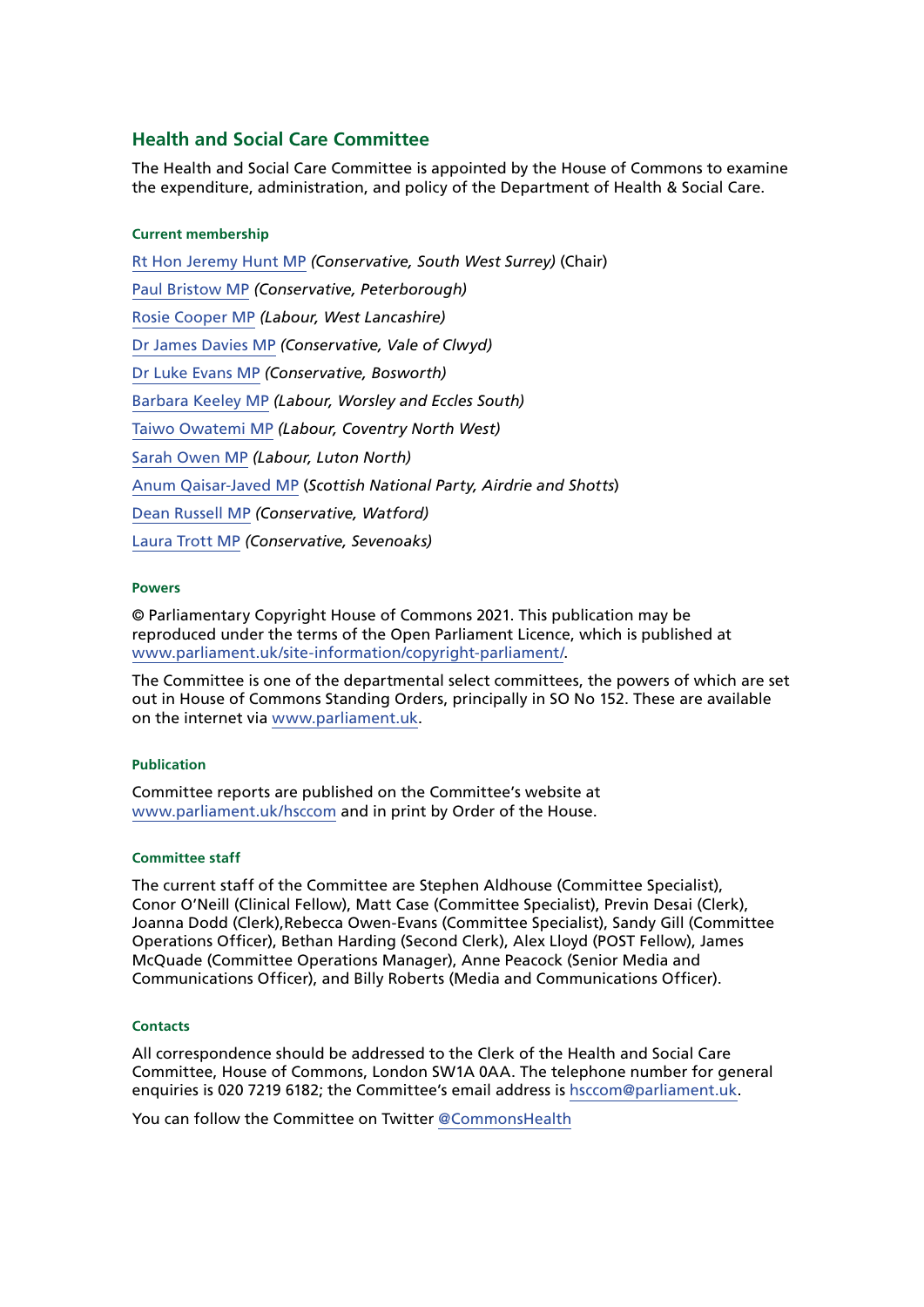### **Contents**

| <b>Executive Summary</b>                                                   | 3  |
|----------------------------------------------------------------------------|----|
| <b>Summary</b>                                                             | 4  |
| <b>Introduction</b>                                                        | 6  |
| <b>Calls for Social Care Reform</b>                                        | 6  |
| <b>Chapter 1: Social care funding reform</b>                               | 8  |
| Chapter 2: Providing appropriate care and support for people with dementia | 11 |
| Diagnosis and post-diagnostic support                                      | 11 |
| The importance of integrated care                                          | 12 |
| Providing quality and personalised care                                    | 13 |
| Workforce and training                                                     | 14 |
| Monitoring the quality of care in care homes                               | 15 |
| Supporting people with dementia and their carers in the community          | 16 |
| <b>Conclusions and recommendations</b>                                     | 19 |
| <b>Formal minutes</b>                                                      | 21 |
| <b>Witnesses</b>                                                           | 22 |
| List of Reports from the Committee during the current Parliament           | 23 |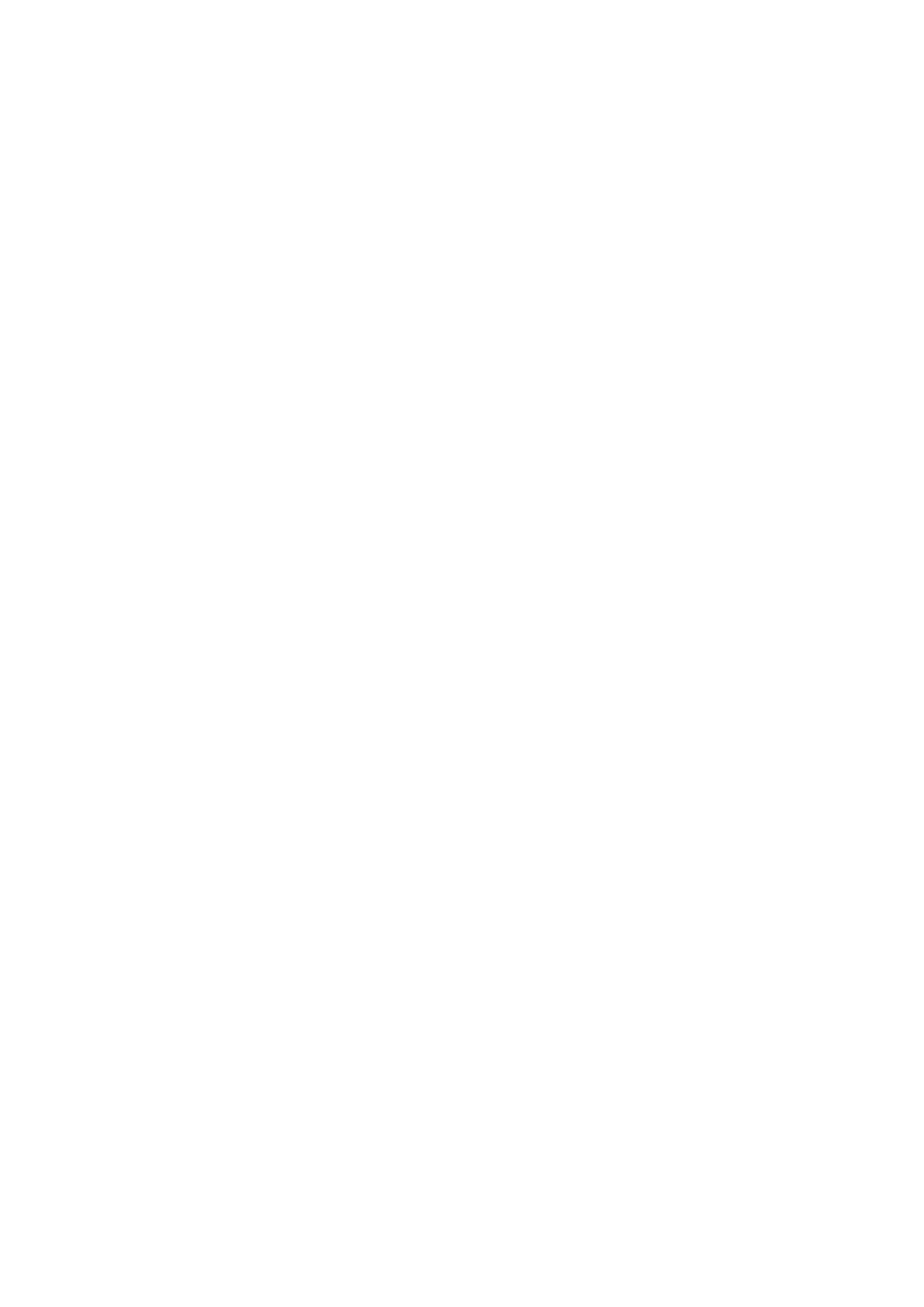## <span id="page-4-0"></span>Executive Summary

Over three quarters of a million people in England live with dementia, a number that will grow exponentially, and every new diagnosis leaves another family facing a huge financial and psychological burden.

In 2015, the then Department of Health said England should become "the best country in the world for dementia care and support". There remains much progress necessary to achieve this ambition. The care system is a bureaucratic maze that patients and their families are expected to navigate at their most vulnerable and when in need of swift and effective support. England's 700,000 unpaid dementia carers too often face a lonely struggle to access care or even a full diagnosis for a loved one.

Through no fault of their own, people with dementia and their families, are at the sharp end of a system that does not work. Too often the NHS and social care can fail even in basic tasks such as the accurate and timely transfer of patient information. We concluded in our report, *Social care: funding and workforce*, that "the current system is unfair, confusing, demeaning, and frightening", and we heard no evidence in this inquiry to change our view.

This horrifying disease costs the nation almost £30 billion each year so the Government's commitment to increase funding and to reform social care is welcome. Significant additional investment is required alongside bold funding reform and a long-term plan for the social care sector. It is imperative that the Government makes good on its promise, not months or years from now, but within a matter of weeks.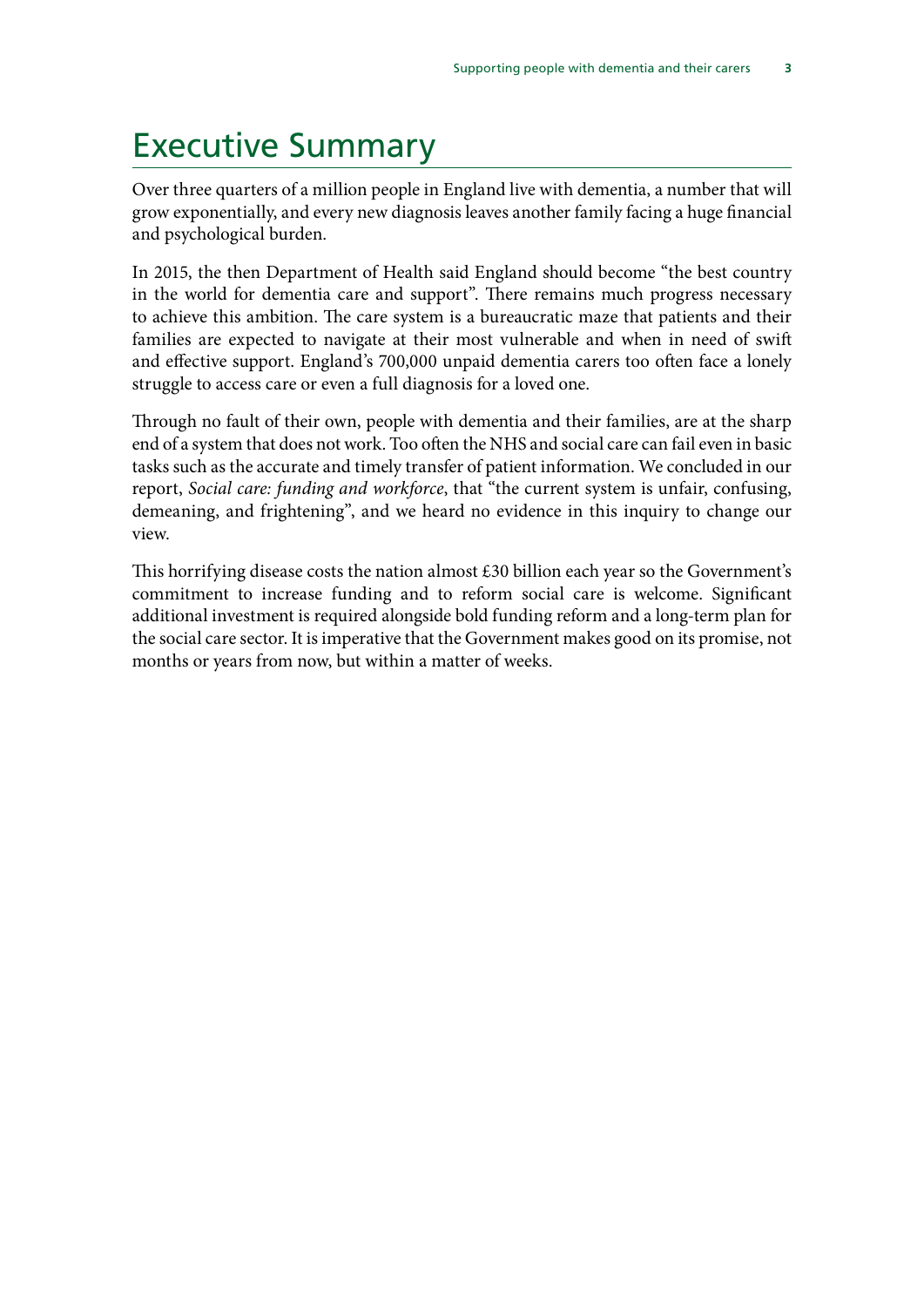### <span id="page-5-0"></span>Summary

Dementia is a horrifying and broad disease which includes a range of conditions associated with an ongoing decline of brain functioning.<sup>1</sup> The most common types are Alzheimer's disease and vascular dementia.<sup>2</sup> In 2019, there were an estimated 748,000 older people living with dementia in England and this number is predicted to grow exponentially by 2040.<sup>3</sup> In 2019, according to the London School of Economics and Political Science, the total cost of dementia in England was £29.5 billion, with the largest proportion of this spend going on social care (45.8%).4

In 2015, the then Department of Health's *Challenge on Dementia 2020* set the ambition for England to be "the best country in the world for dementia care and support and for people with dementia, their carers and families to live".<sup>5</sup> The evidence we heard during our inquiry indicates that there is still much progress to be made.

There are approximately 700,000 unpaid carers who play a vital role in supporting people with dementia.<sup>6</sup> We would like to acknowledge their tremendous contribution, especially over the pandemic period, when half spent over 100 hours a week caring for someone living with dementia.<sup>7</sup> However, in our inquiry, we heard that those living with dementia, their carers and families still face many challenges to access the critical care they deserve.

Instead of receiving integrated care across the health and social care system, those living with dementia and their carers are required to navigate complex and uncoordinated care pathways. The most vulnerable in our society are left at risk of falling through the gaps after receiving a diagnosis of dementia and their families and carers are left to grapple with burdensome bureaucracy in the system "set up to ration".<sup>8</sup>

In our report, *Social care: funding and workforce*, we concluded that "the current system is unfair, confusing, demeaning, and frightening".<sup>9</sup> We, like many others, have been calling for the Government to deliver on its promise of social care reform and we welcome the Government's announcement of additional funding on 7 September alongside the commitment to a social care White Paper this autumn. But the evidence we heard in our inquiry acts as a stark reminder that whilst important elements of social care reform remain undecided, people with dementia and their families continue to face a huge financial and psychological burden.

This short report builds on our previous recommendations on social care included in our reports on *Social care: funding and workforce*;10 *Workforce burnout and resilience in* 

<sup>1</sup> Dementia UK, [What is dementia?](https://www.dementiauk.org/get-support/diagnosis-and-next-steps/what-is-dementia/)

<sup>2</sup> Dementia UK, [What is dementia?](https://www.dementiauk.org/get-support/diagnosis-and-next-steps/what-is-dementia/)

<sup>3</sup> London School of Economics and Political Science: [Projections of older people with dementia and costs of](https://www.alzheimers.org.uk/sites/default/files/2019-11/cpec_report_november_2019.pdf)  [dementia care in the United Kingdom, 2019–2040,](https://www.alzheimers.org.uk/sites/default/files/2019-11/cpec_report_november_2019.pdf) November 2019, p. 3–4

<sup>4</sup> London School of Economics and Political Science: [Projections of older people with dementia and costs of](https://www.alzheimers.org.uk/sites/default/files/2019-11/cpec_report_november_2019.pdf)  [dementia care in the United Kingdom, 2019–2040,](https://www.alzheimers.org.uk/sites/default/files/2019-11/cpec_report_november_2019.pdf) November 2019, p. 7

<sup>5</sup> Department of Health, [Challenge on dementia 2020](https://assets.publishing.service.gov.uk/government/uploads/system/uploads/attachment_data/file/414344/pm-dementia2020.pdf), February 2015, p. 3

<sup>6</sup> [Q21](https://committees.parliament.uk/oralevidence/2189/html/) Fiona Carragher

<sup>7</sup> Alzheimer's Society, [Worst hit: dementia during coronavirus](https://www.alzheimers.org.uk/news/2020-10-05/exhausted-family-and-friends-spent-92-million-extra-hours-caring-loved-ones.). 2020

<sup>8</sup> [Q20](https://committees.parliament.uk/oralevidence/2189/html/) Sarah Pickup

<sup>9</sup> House of Commons Health and Social Care Committee, [Social care: funding and workforce,](https://committees.parliament.uk/publications/3120/documents/29193/default/) HC 206, para 89

<sup>10</sup> House of Commons Health and Social Care Committee, [Social care: funding and workforce,](https://committees.parliament.uk/publications/3120/documents/29193/default/) HC 206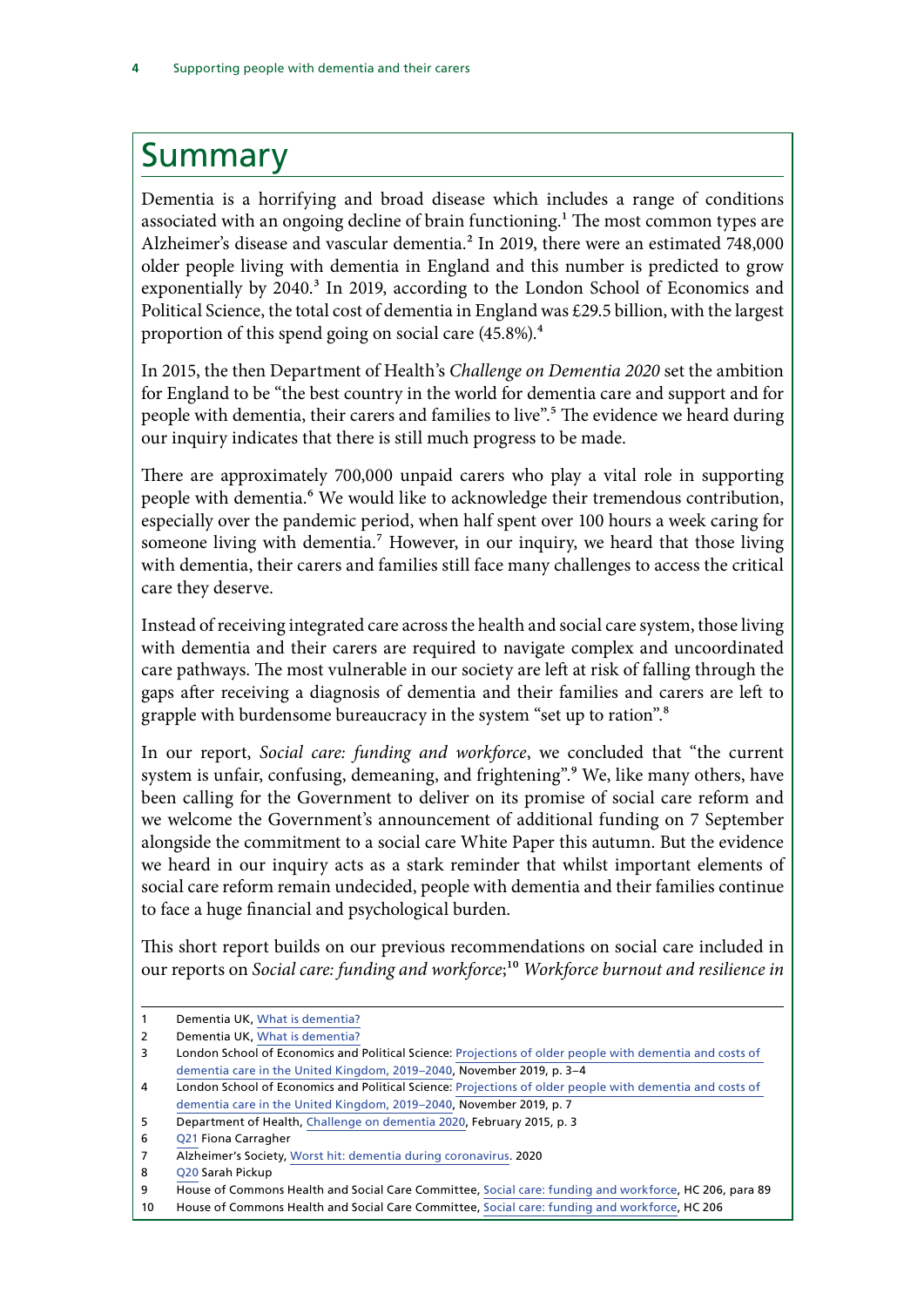*the NHS and social care*;<sup>11</sup> and *The Government's White Paper proposals for the reform of Health and Social Care*.12 It reiterates our position that significant additional financial investment for social care is required with bold reform of social care funding, alongside a long-term plan for the social care sector. We note that discussions within Government are reported to be at an advanced stage and we will be extremely disappointed if these plans are not brought forward by the end of the 2021.

<sup>11</sup> House of Commons Health and Social Care Committee, [Workforce burnout and resilience in the NHS and](https://committees.parliament.uk/publications/6158/documents/68766/default/)  [social care,](https://committees.parliament.uk/publications/6158/documents/68766/default/) HC 22

<sup>12</sup> House of Commons Health and Social Care Committee, The Government's White Paper proposals for the [reform of Health and Social Care,](https://committees.parliament.uk/publications/6158/documents/68766/default/) HC 20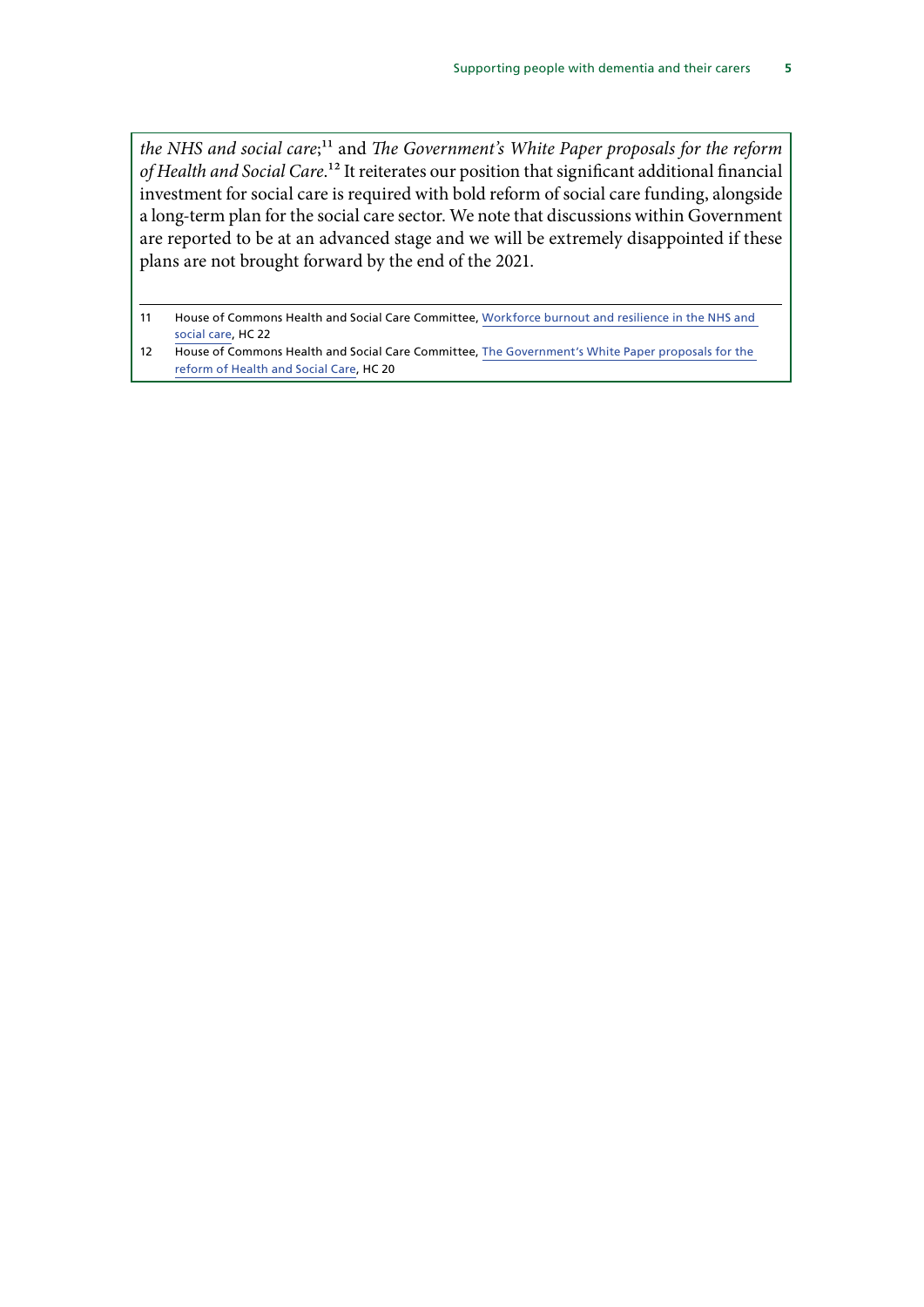# <span id="page-7-0"></span>Introduction

1. In 2015, the then Government launched the *Challenge on Dementia 2020*.13 The then Prime Minister, Rt Hon. David Cameron, stated that by 2020 he wanted England to be "the best country in the world for dementia care and support and for people with dementia, their carers and families to live".<sup>14</sup> However, in our inquiry we sought to shine a spotlight on critical issues that remain for people living with dementia, their carers and families and that prevent them from accessing the much needed care they deserve.

2. Dementia encompasses a range of conditions all associated with an ongoing decline of brain functioning.15 There are over 200 subtypes of dementia, with the most common being Alzheimer's disease and vascular dementia.<sup>16</sup> In 2019 there were an estimated 748,000 older people living with dementia in England, with a prevalence of 7.2%.<sup>17</sup> There are also around 40,000 people under the age of 65 living with dementia.18 It is projected that the number of older people living with dementia in England will increase to around 1.35 million by 2040.19

3. In 2019, the total cost of dementia in England was £29.5 billion, with the largest proportion of this spend going on social care  $(45.8\%)$ .<sup>20</sup> The total cost of dementia care is projected to reach £80.4 billion by 2040.<sup>21</sup>

### **Calls for Social Care Reform**

4. Many of those living with dementia and their families depend on the social care system for support. However, in our report, *Social care: funding and workforce*, we concluded that "the current system is unfair, confusing, demeaning, and frightening".<sup>22</sup>

5. In July 2019, Rt Hon. Boris Johnson MP, in his opening speech as Prime Minister, set out a clear commitment to tackle the long overdue challenge of reforming the social care system. He told the nation "we will fix the crisis in social care once and for all with a clear plan we have prepared".<sup>23</sup>

6. The Government has made its intention to bring forward its promised social care reforms clear through the recent introduction of the health and social care levy. While social care reform has been delayed by successive governments and we welcome the Government's commitment to tackling this issue, it is essential that the contents of the forthcoming White Paper include practical measures to improve the lives of families living with dementia. Witnesses giving evidence to our inquiry all agreed that social care reform

18 Alzheimer's Society, [Who gets dementia?](https://www.alzheimers.org.uk/about-dementia/types-dementia/who-gets-dementia)

<sup>13</sup> Department of Health, [Challenge on dementia 2020](https://assets.publishing.service.gov.uk/government/uploads/system/uploads/attachment_data/file/414344/pm-dementia2020.pdf), February 2015

<sup>14</sup> Department of Health, [Challenge on dementia 2020](https://assets.publishing.service.gov.uk/government/uploads/system/uploads/attachment_data/file/414344/pm-dementia2020.pdf), February 2015, p. 3

<sup>15</sup> NHS, [About dementia;](https://www.nhs.uk/conditions/dementia/about/)

<sup>16</sup> Dementia UK, [What is dementia?](https://www.dementiauk.org/get-support/diagnosis-and-next-steps/what-is-dementia/)

<sup>17</sup> London School of Economics and Political Science: [Projections of older people with dementia and costs of](https://www.alzheimers.org.uk/sites/default/files/2019-11/cpec_report_november_2019.pdf)  [dementia care in the United Kingdom, 2019–2040,](https://www.alzheimers.org.uk/sites/default/files/2019-11/cpec_report_november_2019.pdf) November 2019, p. 3–4

<sup>19</sup> London School of Economics and Political Science: [Projections of older people with dementia and costs of](https://www.alzheimers.org.uk/sites/default/files/2019-11/cpec_report_november_2019.pdf)  [dementia care in the United Kingdom, 2019–2040,](https://www.alzheimers.org.uk/sites/default/files/2019-11/cpec_report_november_2019.pdf) November 2019, p. 4

<sup>20</sup> London School of Economics and Political Science: Projections of older people with dementia and costs of [dementia care in the United Kingdom, 2019–2040,](https://www.alzheimers.org.uk/sites/default/files/2019-11/cpec_report_november_2019.pdf) November 2019, p. 7

<sup>21</sup> London School of Economics and Political Science: Projections of older people with dementia and costs of [dementia care in the United Kingdom, 2019–2040,](https://www.alzheimers.org.uk/sites/default/files/2019-11/cpec_report_november_2019.pdf) November 2019, p. 7

<sup>22</sup> House of Commons Health and Social Care Committee, [Social care: funding and workforce,](https://committees.parliament.uk/publications/3120/documents/29193/default/) HC 206, para89

<sup>23</sup> Prime Minister's Office, 10 Downing Street, [Boris Johnson's first speech as Prime Minister: 24 July 2019](https://www.gov.uk/government/speeches/boris-johnsons-first-speech-as-prime-minister-24-july-2019)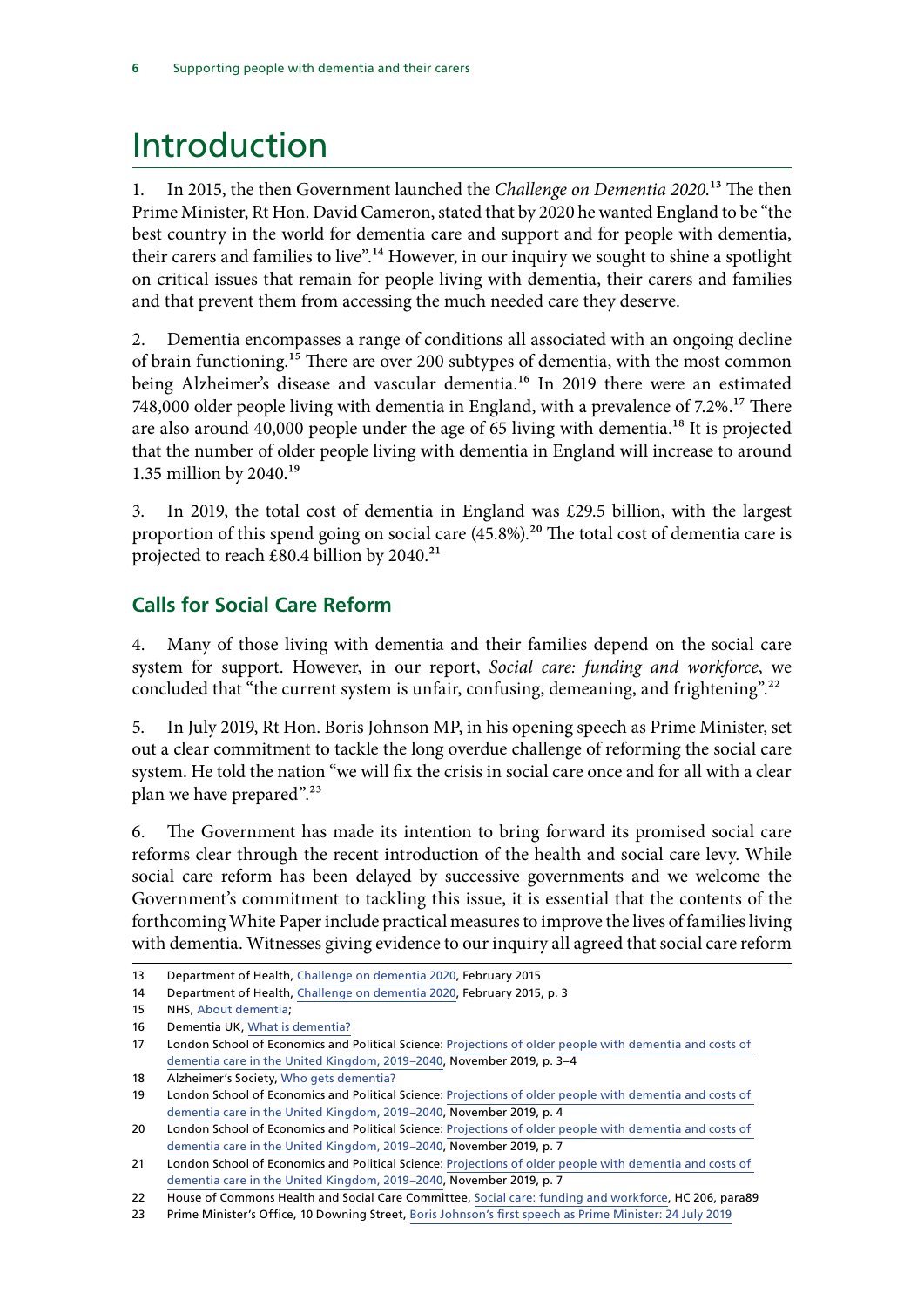was essential. We heard from Caroline Abrahams, Charity Director, Age UK, who told us that "[Age UK] think it is incredibly important that the Prime Minister fulfils his promise to bring forward proposals".24 When asked about priorities for supporting people with dementia, Fiona Carragher, Director of Research and Influencing, Alzheimer's Society, told us "top of our list—is social care reform".25

7. In our report, *Social Care: Funding and Workforce*, we called for the Government to publish a 10-year plan for the social care sector as it has done for the NHS.<sup>26</sup> Caroline Abrahams, Charity Director, Age UK, reiterated the importance of this during our inquiry. She told us:

> The problems in social care are so many that a 10-year plan is a very good idea, because we are not going to fix them overnight; Rome was not built in a day. That would mean two or three Parliaments. It would mean a sustained push, and that is probably what we need.<sup>27</sup>

8. Helen Whately MP, then Minister of State for Care, Department of Health and Social Care, told us that there is a "once-in-a-generation opportunity to improve social care".28 We heard from the Minster that reforms must be "ambitious and bold" and the Government is committed to bringing forward proposals this year.<sup>29</sup> However, as the plans for social care reform remain undecided, people with dementia and their families continue to face a huge financial burden and risk losing their homes. We wholeheartedly reiterate our previous sentiment that we will be extremely disappointed if these plans are not brought forward by the end of the calendar year.<sup>30</sup>

9. This report builds on previous work and recommendations related to the social care system in our recent reports. In Chapter 1, we consider the impact of the current social care funding structure on those living with dementia and explore options for social care funding reform. In Chapter 2, we consider what further action will be required to ensure all those living with dementia receive the personalised and quality care they deserve.

<sup>24</sup> [Q9](https://committees.parliament.uk/oralevidence/2189/html/) Caroline Abrahams

<sup>25</sup>  $\overline{O7}$  Fiona Carragher

<sup>26</sup> House of Commons Health and Social Care Committee, [Social care: funding and workforce,](https://committees.parliament.uk/publications/3120/documents/29193/default/) HC 206, para 37

<sup>27</sup> O9 Caroline Abrahams

<sup>28</sup> [Q49](https://committees.parliament.uk/oralevidence/2240/html/) Minister of State for Care, Department of Health and Social Care

<sup>29</sup> [Q49](https://committees.parliament.uk/oralevidence/2240/html/) Minister of State for Care, Department of Health and Social Care

<sup>30</sup> House of Commons Health and Social Care Committee, [The Government's White Paper proposals for the reform](https://committees.parliament.uk/publications/6158/documents/68766/default/)  [of Health and Social Care,](https://committees.parliament.uk/publications/6158/documents/68766/default/) HC 20, para 55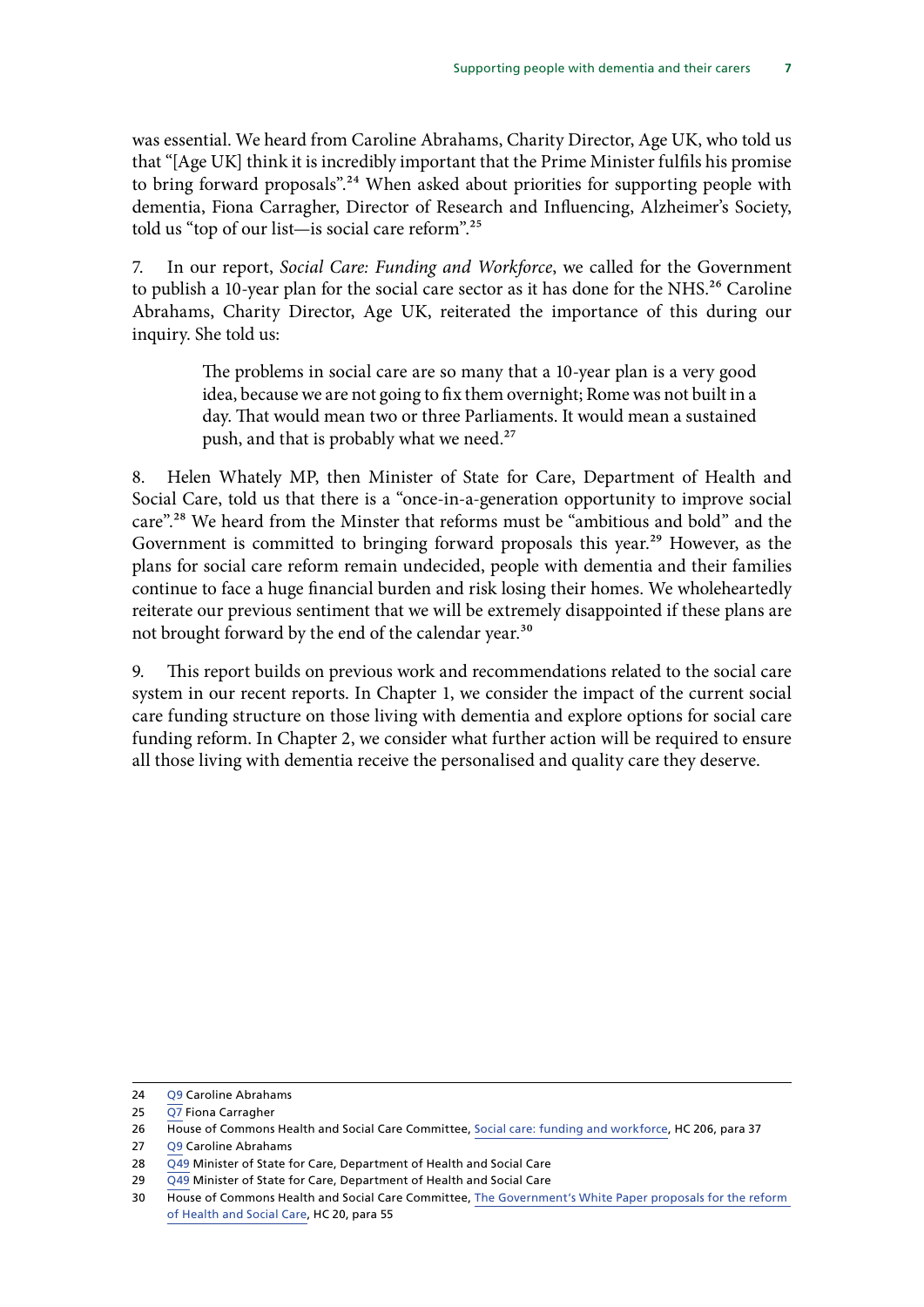# <span id="page-9-0"></span>Chapter 1: Social care funding reform

10. Unlike the NHS, social care in England is not free for all those who need it. Whether a person living with dementia must contribute in part or in full towards the cost of their care principally depends on two factors: (i) whether their primary need for care is health related and (ii) if not, the person's financial means to contribute.<sup>31</sup>

11. Although in absolute terms the funding for social care has increased, so has demand, resulting in a significant amount of unmet need.<sup>32</sup> The Local Government Association (LGA) have highlighted the extent and impact of this underfunding:

> Years of significant underfunding coupled with rising demand and costs for care and support have combined to push adult social care services to breaking point. Over the past decade, adult social care cost pressures have increased by £8.5 billion and total funding has increased by £2.4 billion. This meant a gap of £6.1 billion needed to be managed […] This underfunding puts the workforce and unpaid family carers under further strain, creating unmet and under-met need and impacting on social care's ability to help mitigate demand pressures on the NHS.<sup>33</sup>

12. After considering the evidence from our *Social care: funding and workforce* inquiry we recommended social care funding must be increased by a minimum of  $E7$  billion per year by 2023–24.<sup>34</sup>

13. We heard that 200,000 people with moderate and severe dementia in England do not get any kind of funded or professional support. They receive most of their support from informal carers, family members and friends.<sup>35</sup> Sarah Pickup, Deputy Chief Executive, Local Government Association, described a bureaucratic social care system "set up to ration":

> First of all, you cross the care eligibility threshold. Then you cross the meanstested eligibility threshold. Then, if your needs really rise, you end up in the continuing healthcare system [CHC]. We know that areas set budget targets to reduce their spend on CHC when they have tight budgets […] There are criteria, but all criteria are open to interpretation, and there can be a real battle […] We have to find a way to fund the system adequately so that you can meet the needs of people who have really high needs, and also invest in preparing people, and helping people set themselves up for the future. It does not have to be bureaucratic. The bureaucracy is all about managing the system as it is established in law.36

14. The Government's 2019 general election manifesto included a pledge to "guarantee that no one needing care has to sell their home to pay for it".<sup>37</sup> However, until the new cap is introduced, those with dementia continue to face unlimited costs for their social care.

<sup>31</sup> House of Commons Library, [Dementia: policy, services and statistics](https://researchbriefings.files.parliament.uk/documents/SN07007/SN07007.pdf), May 2021

<sup>32</sup> King's Fund, [Adult Social Care Funding and Eligibility](https://www.kingsfund.org.uk/projects/positions/adult-social-care-funding-and-eligibility)

<sup>33</sup> Local Government Association, [Social care reform and the social care workforce, House of Commons,](https://local.gov.uk/parliament/briefings-and-responses/social-care-reform-and-social-care-workforce-house-commons-18) 18 March 2021, March 2021

<sup>34</sup> House of Commons Health and Social Care Committee, [Social care: funding and workforce,](https://committees.parliament.uk/publications/3120/documents/29193/default/) HC 206, para 104

<sup>35</sup> [Q8](https://committees.parliament.uk/oralevidence/2189/html/) Fiona Carragher

<sup>36</sup> [Q20](https://committees.parliament.uk/oralevidence/2189/html/) Sarah Pickup

<sup>37</sup> [The Conversative and Unionist Party Manifesto 2019](https://www.conservatives.com/our-plan), p.12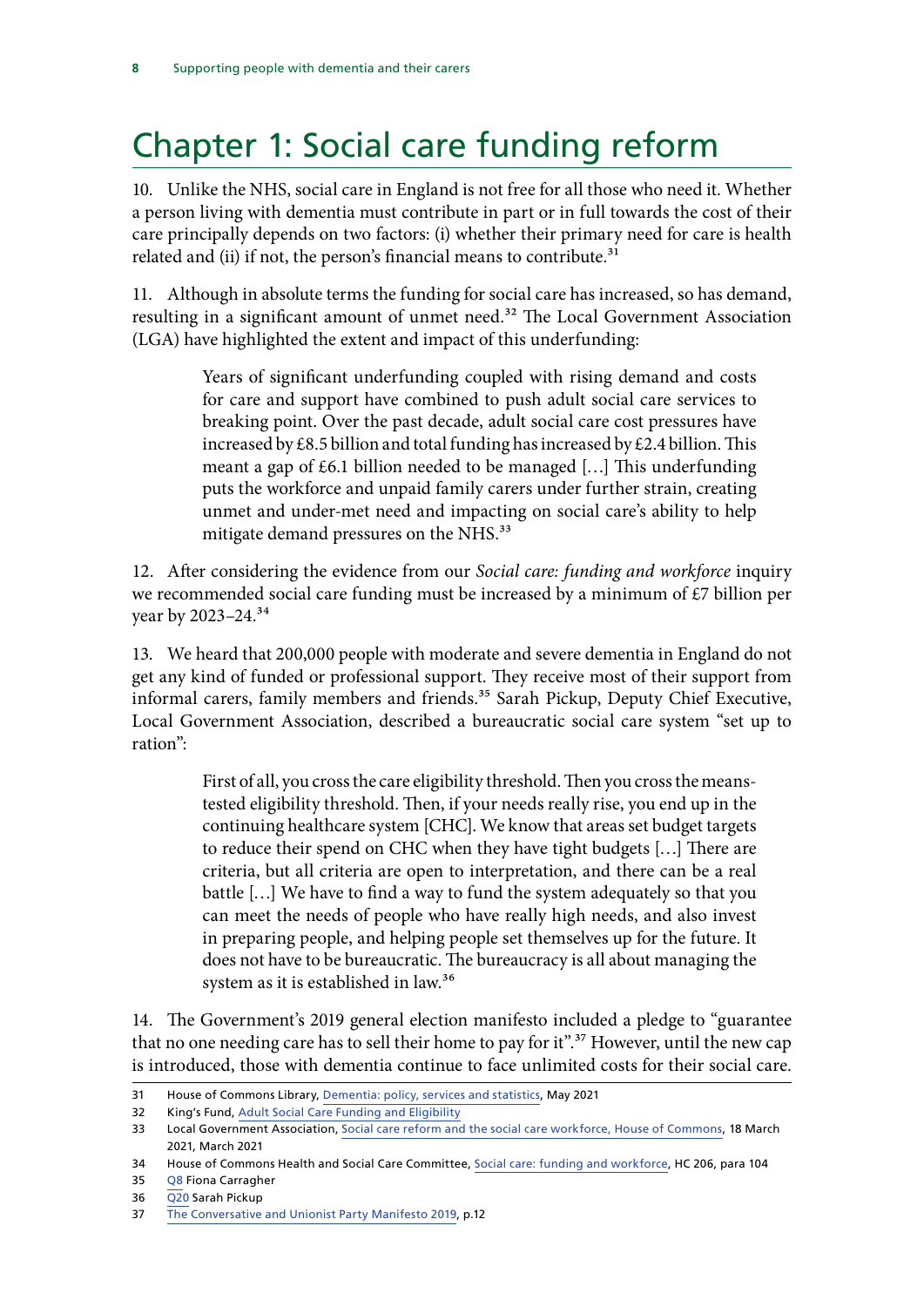Alzheimer's Society refer to this as the 'dementia tax' and highlight the unfair burden placed on people with dementia compared to other long-term health conditions:

> People with dementia who have assets including their house over £23,250 in England are often paying hundreds of thousands of pounds for their care. We estimate that a typical person's bill for dementia care would take 125 years to save for. Currently, too many people with dementia and their families are buckling under the inordinate pressure of paying for their dementia care bill.

> For many other long-term health conditions, such as cancer and heart disease, medical treatments are available for free on the NHS. However, these treatments don't yet exist for dementia, meaning that it is costly social care, as opposed to free treatments on the NHS, that people with dementia are forced to pay for to get support. It should not be the case that because you develop one condition over another, you can be left bankrupted by care costs. This is not a fair system and Alzheimer's Society has been calling for an end to this 'dementia tax' for the last eleven years.<sup>38</sup>

15. Jonathan Freeman opened our inquiry with a powerful personal testimony reflecting on his experience of supporting his mother, Gillian, when she was diagnosed with dementia. Jonathan described the harrowing experience of selling his mother's home to fund her care:

> I had no choice but to sell her home to make sure that we could continue to pay the fees. […] I wanted to be there to support my mum. I did not want to have to spend my time worrying about her finances and arguing with bureaucracies for what I think should be a basic right.<sup>39</sup>

16. In our report, *Social care: funding and workforce*, we explored options for longer term reform of social care funding to prevent families facing catastrophic costs.<sup>40</sup> This included a lifetime cap on care costs at £46,000 as recommended by Sir Andrew Dilnot, which is estimated to cost £3.1 billion in 2023-24.<sup>41</sup> However, despite the Care Act 2014 including provisions to implement a cap, it has not been introduced to date. The cap on care costs proposed by the Government on 7 September 2021 was the far higher figure of £86,000. Whilst this is estimated to help 150,000 families annually, those with more modest assets and high care needs will still risk losing a high proportion of their wealth in future.<sup>42</sup> The Health Foundation has estimated that an individual whose house is valued at £125,000 would still risk losing almost half of their housing wealth.<sup>43</sup>

17. When considering who should cover the costs of social care, we heard from Caroline Abrahams, Charity Director, Age UK, who said that "it is all of us". She explained:

We are all going to have to pay more if we are to have a decent social care

<sup>38</sup> Alzheimer's Society, [Dementia Tax](https://www.alzheimers.org.uk/about-us/policy-and-influencing/what-we-think/dementia-tax)

<sup>39</sup> [Q1](https://committees.parliament.uk/oralevidence/2189/html/) Jonathan Freeman

<sup>40</sup> House of Commons Health and Social Care Committee, [Social care: funding and workforce,](https://committees.parliament.uk/publications/3120/documents/29193/default/) HC206, paras 74–102

<sup>41</sup> Commission on Funding of Care and Support, [Fairer Care Funding](https://webarchive.nationalarchives.gov.uk/20130221121529/https:/www.wp.dh.gov.uk/carecommission/files/2011/07/Fairer-Care-Funding-Report.pdf), July 2011; Oral evidence taken on 14 July 2020, HC (2019–21) 206, [Q141](https://committees.parliament.uk/oralevidence/706/html) [Sir Andrew Dilnot]

<sup>42</sup> HM Government, [Building Back Better: Our plan for Health and Social Care](https://assets.publishing.service.gov.uk/government/uploads/system/uploads/attachment_data/file/1015737/Build_Back_Better-_Our_Plan_for_Health_and_Social_Care_web_accessible.pdf). September 2021

<sup>43</sup> The Health Foundation, [Social care cap a bold step forward but funding won't 'fix' social care or tackle the NHS](https://www.health.org.uk/news-and-comment/news/social-care-cap-a-bold-step-forward-but-funding-wont-fix-social-care)  [backlog](https://www.health.org.uk/news-and-comment/news/social-care-cap-a-bold-step-forward-but-funding-wont-fix-social-care). September 2021.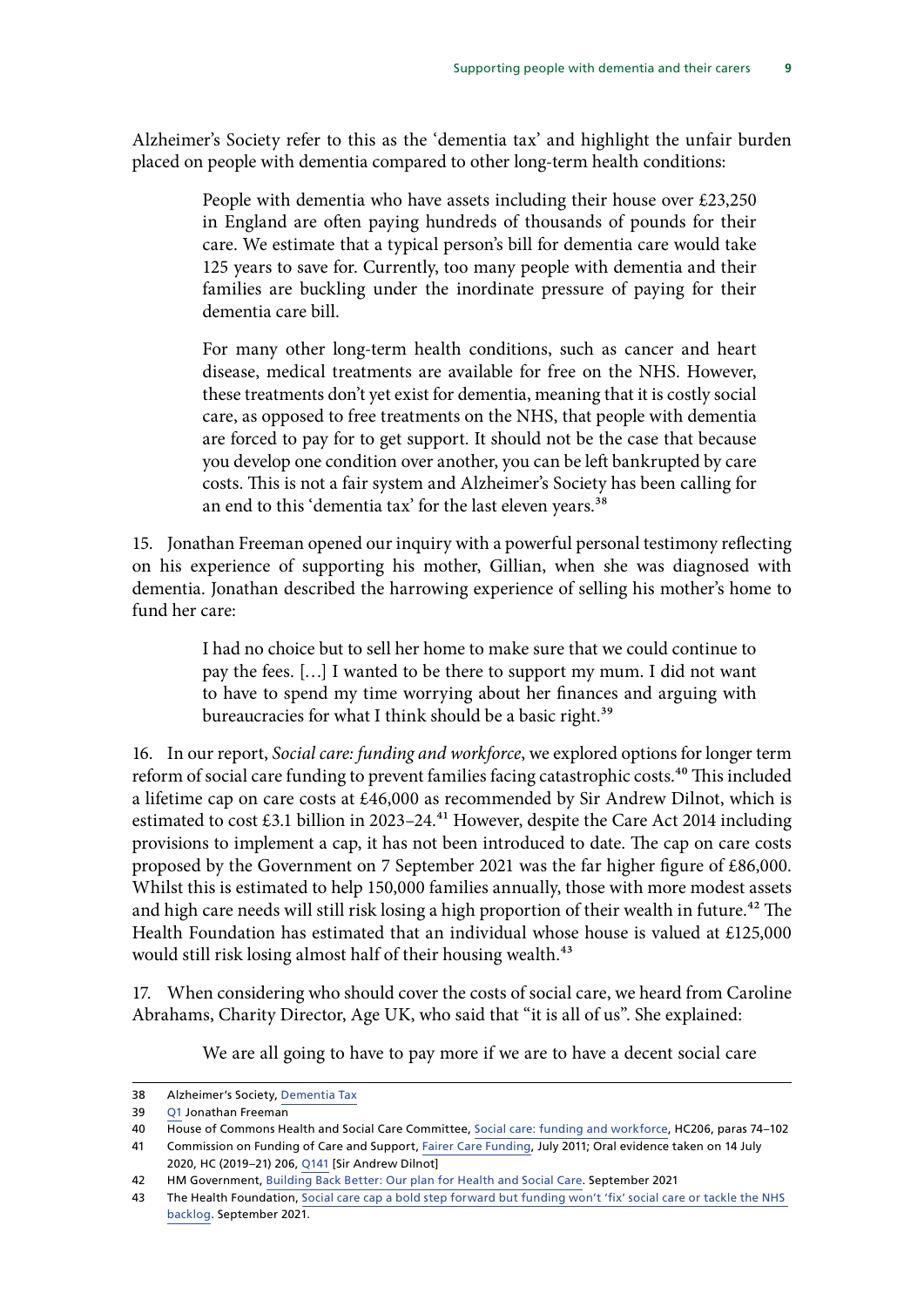system. This is often just viewed as an older people's issue, but it is not. Obviously, there are younger people with disabilities. You can fall down the stairs tomorrow and have a serious brain injury at 30 and need longterm care [… ] When we have talked to older people about this, they have no objection, once the arguments are explained, to paying a small amount, maybe at the time of their death.

This is politically very difficult […] but it is a matter of looking at where people are best placed to contribute. People are in different situations. Not everyone can pay more out of their income, but maybe they could pay from their assets. The point is that we all need to pay because it is something from which our whole society would benefit.<sup>44</sup>

18. On 7 September, the Government announced there would be a new health and social care levy that would raise £12 billion annually. We welcome this announcement. We expect that the Government will provide more clarity on core funding for social care when it publishes its White Paper to deliver the transformation needed for families living with dementia. But for the next three years the health and social care levy will increase the social care budget by less than £2 billion a year and there is no clarity about what it will increase to after that. Until the Government reveals those details, we remain concerned that there will be not be enough core funding for social care to deliver the transformation needed for families living with dementia.

19. **We conclude, in line with our report on** *Social care: funding and workforce***, the current social care system is "unfair and confusing". Those living with dementia remain unprotected from unlimited costs and navigating the system is burdensome for those providing support. This is unacceptable and it is therefore essential the Government's White Paper addresses these issues with full reform of the social care system**.

20. **We are disappointed that the Government has not provided greater funding for social care in the next three years from the new health and social care levy, with no clarity about what proportion of the levy will go to social care after that period. However, the Government has pledged to look at the wider issue of social care funding at the upcoming spending review and it is essential that the starting point for the social care funding increase must be an additional £7 billion per year by 2023–24 to cover demographic changes, uplift staff pay in line with the National Minimum Wage and to protect people who face catastrophic social care costs.**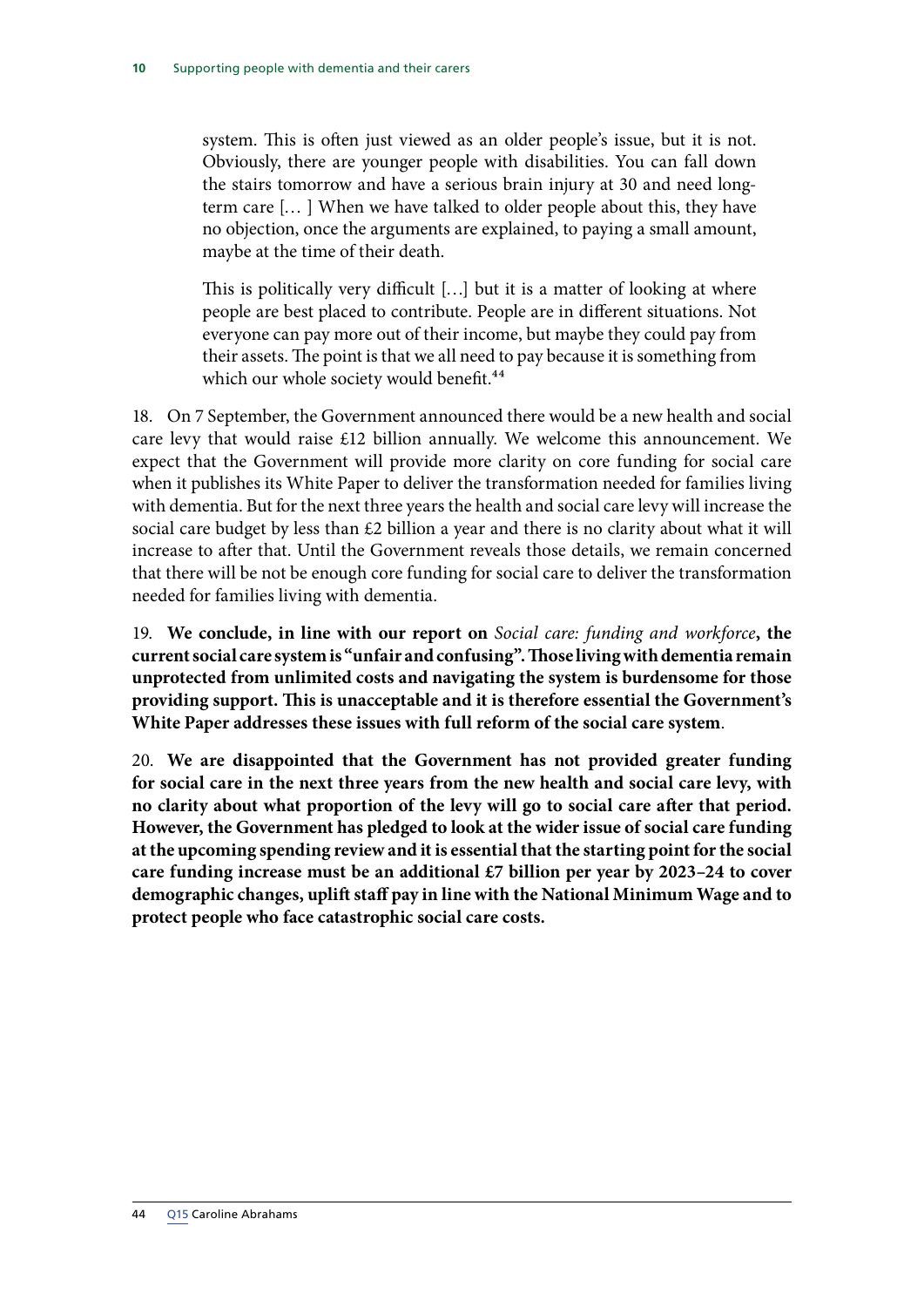# <span id="page-12-0"></span>Chapter 2: Providing appropriate care and support for people with dementia

### **Diagnosis and post-diagnostic support**

21. The *Challenge on Dementia 2020* set out a strategy for improving diagnosis rates and reducing variation across the country.45 The national ambition is that two thirds of the estimated number of people with dementia in England should receive a diagnosis with appropriate post-diagnostic support.<sup>46</sup> However, Fiona Carragher, Director of Research and Influencing, Alzheimer's Society, told us that diagnosis remains a problem and whilst this target had previously been achieved, the rate had fallen:

> We have significant issues with diagnosis. The diagnosis rate dropped from only 67.4%, which is not great, to 61% in the last year. There is a huge amount to do around diagnosis and post-diagnostic support.<sup>47</sup>

22. John O'Doherty was diagnosed with dementia in 2016 and currently lives with his wife at home. John's powerful testimony highlighted the challenges some face in getting a diagnosis and the importance of receiving a timely diagnosis:

> I had been going to my GP for a number of years because I knew my personality was changing […] I continued to go to see my GP, but nothing was happening. It got to the stage where I went to see the doctor with my wife, and I had a complete and utter meltdown in the surgery. As a result of that, I was referred to a psychiatrist, who did a memory test. He said that he was a bit concerned about the memory test. I had a brain scan […] I was there with my wife, and I was told that I had mixed cortical and subcortical vascular dementia. […] the actual diagnosis was vindication. I knew I had dementia. All the signals were there. I knew people who had dementia, and I felt that I was not being listened to at all. Being given that diagnosis was giving me a chance. I could move on with my life. I could make decisions.<sup>48</sup>

23. When John received his diagnosis, he told us that he felt let down by his postdiagnostic support:

> As for my support, to call it poor would be complimenting it. For example, I went for an appointment to go to a post-diagnostic support group with my wife. I agreed to do it because I wanted to learn as much as I could, to develop strategy and friendships. […] I waited and waited […] but I heard nothing. […] Obviously, I lost complete faith in the system, to be let down so much like that.<sup>49</sup>

24. Receiving an early diagnosis can help those living with dementia and their carers plan ongoing care. Jonathan Freeman also described "a real battle" getting a diagnosis for his mother, Gillian.<sup>50</sup> By the time they received the diagnosis, Jonathan told us Gillian's

<sup>45</sup> Department of Health, [Challenge on dementia 2020](https://assets.publishing.service.gov.uk/government/uploads/system/uploads/attachment_data/file/414344/pm-dementia2020.pdf), February 2015

<sup>46</sup> NHS England, [Dementia](https://www.england.nhs.uk/mental-health/dementia/)

<sup>47</sup> [Q7](https://committees.parliament.uk/oralevidence/2189/html/) Fiona Carragher

<sup>48</sup> [Q6](https://committees.parliament.uk/oralevidence/2189/html/) John O'Doherty

<sup>49</sup> [Q6](https://committees.parliament.uk/oralevidence/2189/html/) John O'Doherty

<sup>50</sup> [Q1](https://committees.parliament.uk/oralevidence/2189/html/) Jonathan Freeman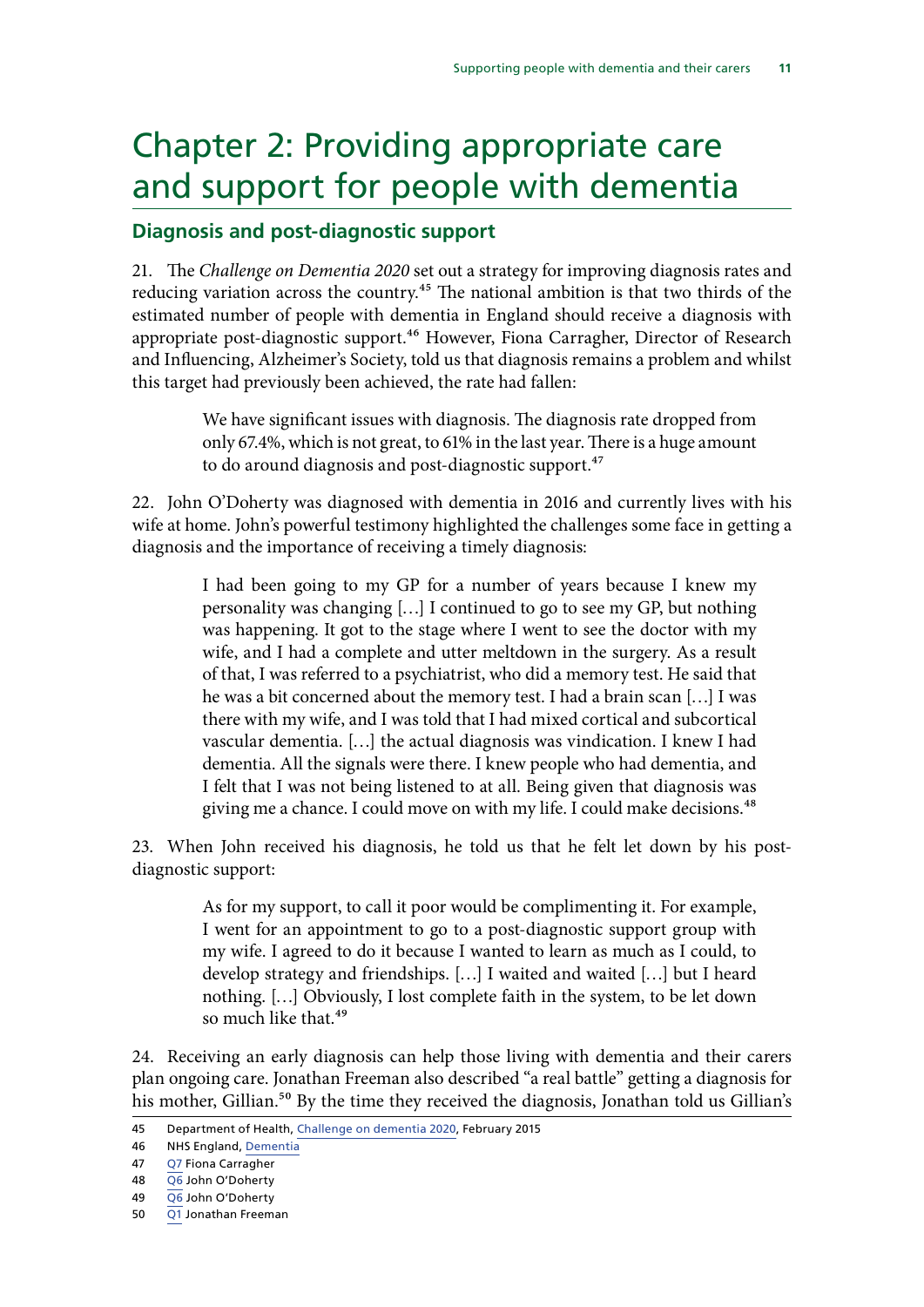<span id="page-13-0"></span>dementia was "pretty far advanced" and the late diagnosis meant placing her in a care home "without being able to prepare her properly for that".<sup>51</sup>

25. Helen Whately MP, then Minister of State for Care at the Department of Health and Social Care, recognised "early diagnosis as crucial to make sure that the individual gets the support they need and, really importantly, that those caring for them can access support as well".52 In response to the falling diagnosis rate, the Minister told us "NHS England is spending £17 million to bring that back up and to take steps to increase the diagnosis rate again".<sup>53</sup>

#### *The importance of integrated care*

26. We heard from Fiona Carragher that "if ever there was a group of people who cross between the NHS and the social care system to get the support and care they need, it is people with dementia".<sup>54</sup> However, we have heard that achieving good integrated care remains a serious and concerning challenge. For example, Jonathan Freeman told us:

> You are focusing on dementia and social care, but it is very often about the interface with the health service and the health sector. That lack of integration was certainly what I witnessed. […] You get caught in the gap in the middle.<sup>55</sup>

27. The Department of Health and Social Care's *Joint declaration on post-diagnostic dementia care* and support is a shared commitment between the Government, the healthcare system, the social care sector, the third sector and other relevant partners to deliver better quality post-diagnostic support for people affected by dementia.<sup>56</sup> However, Alzheimer's Society's recent report, *From diagnosis to end of life: The lived experiences of dementia care and support*, highlighted that despite guidance being in place for dementia care responsibilities remain unclear and it is difficult to establish whether guidance is being followed, particularly post diagnosis.<sup>57</sup> Furthermore, Sarah Pickup, Deputy Chief Executive, Local Government Association, emphasised the need to address the gap between diagnosis and ongoing post-diagnostic support:

> When you have the diagnosis, sometimes there is no treatment the health service can offer you, and you do not yet cross the eligibility threshold for social care. We have to move away from a post-diagnostic gap, and enable people to have information and advice, as well as a go-to person to support and advise them.58

<sup>51</sup> [Q1](https://committees.parliament.uk/oralevidence/2189/html/) Jonathan Freeman

<sup>52</sup> [Q70](https://committees.parliament.uk/oralevidence/2240/html/) Minister of State for Care, Department of Health and Social Care

<sup>53</sup> [Q70](https://committees.parliament.uk/oralevidence/2240/html/) Minister of State for Care, Department of Health and Social Care

<sup>54</sup> [Q35](https://committees.parliament.uk/oralevidence/2189/html/) Fiona Carragher

<sup>55</sup> [Q2](https://committees.parliament.uk/oralevidence/2189/html/) Jonathan Freeman

<sup>56</sup> Department of Health and Social Care, [Joint declaration on post-diagnostic dementia care and support,](https://www.gov.uk/government/publications/dementia-post-diagnostic-care-and-support/dementia-post-diagnostic-care-and-support) January 2016

<sup>57</sup> Alzheimer's Society, [From diagnosis to end of life: The lived experiences of dementia care and support,](https://www.alzheimers.org.uk/sites/default/files/2020-10/pathway_report_full_final.pdf) October 2020, p.10

<sup>58</sup> [Q11](https://committees.parliament.uk/oralevidence/2189/html/) Sarah Pickup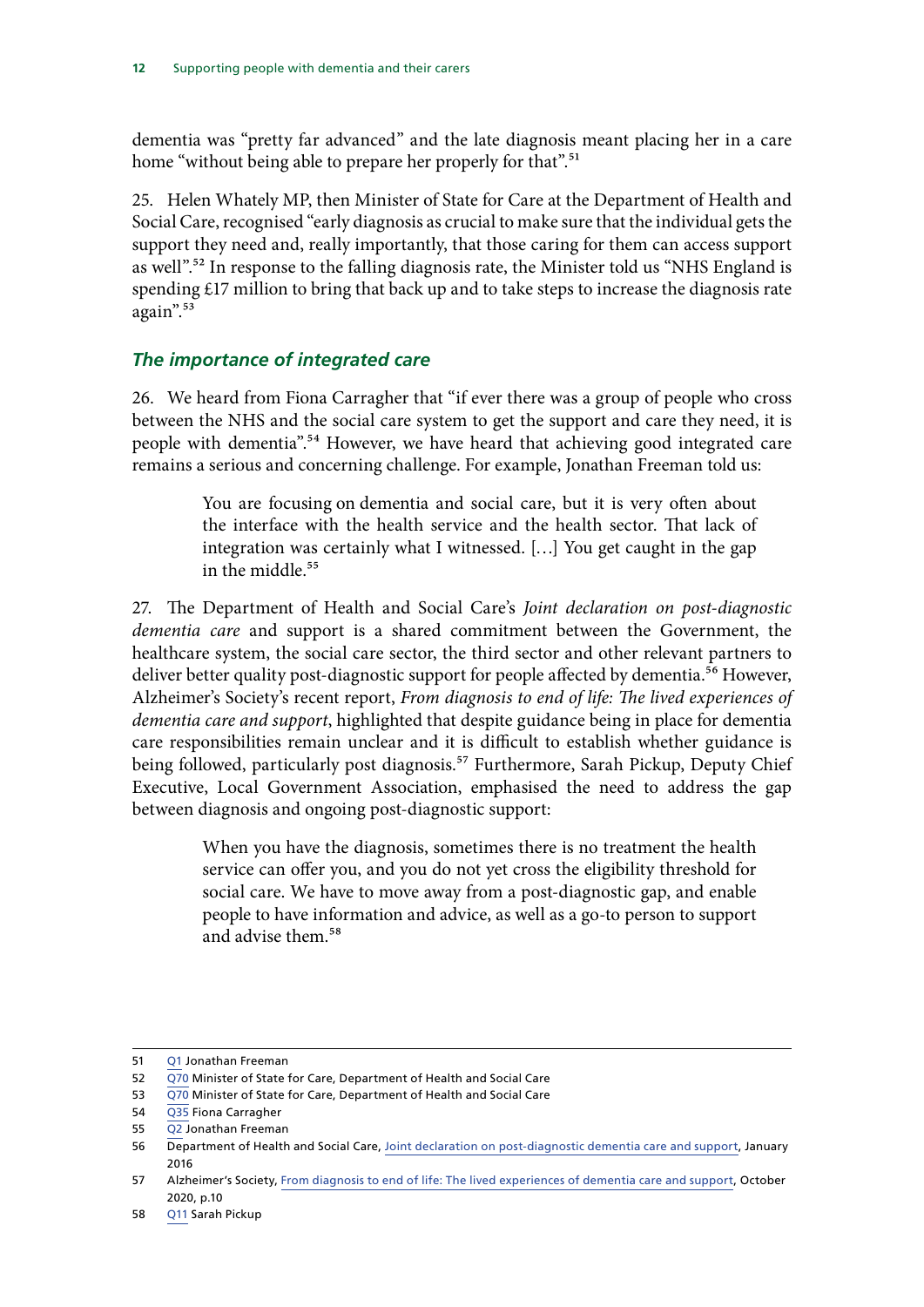<span id="page-14-0"></span>28. Reflecting on integrated care system arrangement, Sarah Pickup also told us:

What you need to deliver those kinds of support, without the passing backwards and forwards, according to who is responsible for funding, is pooled budgets. You need pooled budgets focused on need […] it is about pooling of teams, funding and services, and focusing on what people need and not on whose responsibility it is today to fund a particular piece of the jigsaw.59

29. **We have heard of the importance of receiving a timely diagnosis for people with dementia and their carers. We appreciate that the covid-19 pandemic will undoubtably have played a part in the recent decline in diagnosis rates which was previously on target. We also welcome the funding NHS England and Improvement has committed to bring the diagnosis rate back to the target of two thirds of those estimated to have dementia.**

30. **However, the evidence we have taken has made it clear that improving diagnosis alone is not sufficient: people living with dementia and their carers need appropriate post-diagnostic support throughout the rest of their life. We are clear that there should be no gap between receiving a diagnosis and providing both immediate support and planning longer-term care for someone with dementia. People with dementia and their carers should not be left to fall through the cracks of an uncoordinated and complex pathway across the health and social care system.**

31. *We recommend the Department of Health and Social Care and NHS England and Improvement use the White Paper to develop clear guidance on the care and support those living with dementia and their carers should expect to receive from diagnosis through to lifelong post-diagnostic support. This guidance must encourage integrated working across the health and social care system while also establishing clear responsibilities for Integrated Care Systems in coordinating care. Alongside this, there must be appropriate*  data collection along the whole dementia pathway to monitor activity and support *improvement. We expect an update on this work by the end of November 2021.*

### **Providing quality and personalised care**

32. The Alzheimer's Society states that social care reform must be centred around providing quality and personalised care within an integrated health and social care system:

> We know the time to act on social care reform is now. Whilst any reform is subject to the examination of complex funding options, Alzheimer's Society firmly believes that long term reform must first be rooted in the recognition of what good quality care looks like, how it becomes truly personalised for people with dementia and their carers in real terms, and how it can be provided consistently for people using it within a sustainable system integrated with healthcare.<sup>60</sup>

33. The 'Wellbeing Principle' of the *Care Act 2014* in England clearly outlines the quality

<sup>59</sup> [Q36](https://committees.parliament.uk/oralevidence/2189/html/) Sarah Pickup

<sup>60</sup> Alzheimer's Society, [A Future for Personalised Care,](https://www.alzheimers.org.uk/sites/default/files/2021-03/A%2520Future%2520for%2520Personalised%2520Care.pdf) March 2021, p.3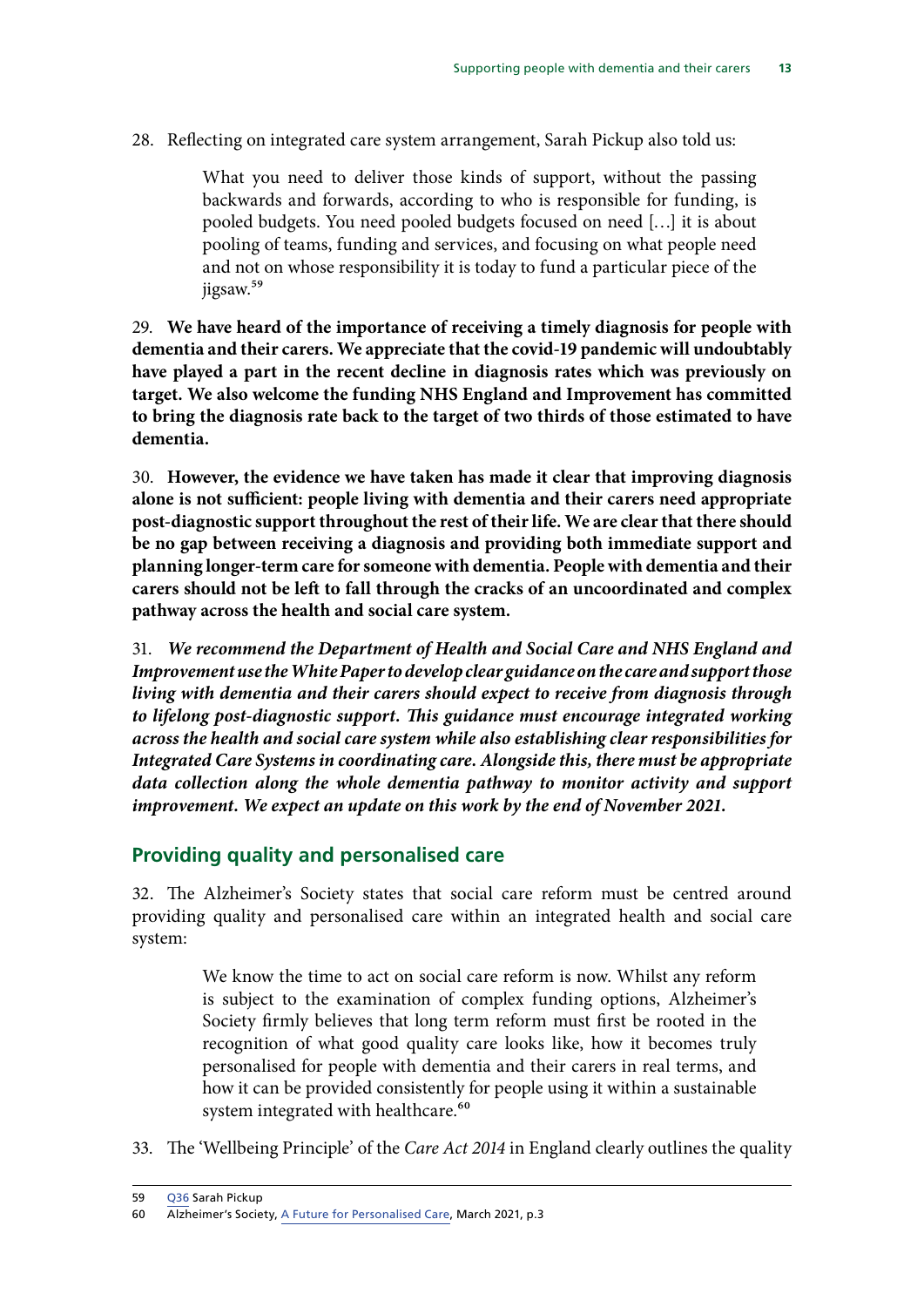<span id="page-15-0"></span>of care all those requiring social care should expect to experience.<sup>61</sup> However, Caroline Abrahams, Charity Director, Age UK, told us:

> We are miles away from fulfilling the Care Act 2014. It was a piece of legislation that came about as a great vision and a great process and which was never resourced. Again, part of it absolutely comes back to money.<sup>62</sup>

34. Fiona Carragher, Director of Research and Influencing, Alzheimer's Society, told us "the central principles [of personalised care] are giving people choice and control; supporting the individual to choose and set their own goals—what matters to them; and recognising the importance of relationships".<sup>63</sup> Ms Carragher explained that improving care needs to be built on the existing evidence. She highlighted:

> Really good evidence has come out of academic centres such as the Centre of Excellence at the University of Exeter. We have things like cognitive rehabilitation in the NICE guidance for dementia care. There is huge patchy uptake of this across the country. There are some things that we know can be done, and should be done, but they are not there across the country.<sup>64</sup>

35. Fiona Carragher emphasised that "funding is at the heart" of improving uptake of good practice and emphasised the importance of "early and accurate diagnosis" and "workforce training".65

### *Workforce and training*

36. We heard from Jonathan Freeman about the difference having a supportive carer who understood his mother's needs meant for her care:

> Dementia is so cruel. She could not communicate in any meaningful way, or verbally with me. She knew she could not, and that was incredibly painful for her […] One young carer realised, in a way that I had not, that he could communicate with mum in French because foreign language is stored in a different part of the brain. It was absolutely miraculous; that is incredible care.<sup>66</sup>

37. He went on to emphasise the importance of "investing in leadership and talent development in our workforce in a way that we are not, across the whole sector developing talent within the social care workforce".<sup>67</sup>

38. Sarah Pickup pointedly highlighted "there is a specialism, which is about supporting people to live their life, and we need to recognise that".<sup>68</sup> She told us that the workforce was 'at the heart' of improving care:

> It is about training, but it is also about career progression and recognising someone's skills, particularly if you think about the dementia pathway.

<sup>61</sup> Care Act 2014, [Promoting individual wellbeing](https://www.legislation.gov.uk/ukpga/2014/23/section/1/enacted)

<sup>62</sup> [Q27](https://committees.parliament.uk/oralevidence/2189/html/) Caroline Abrahams

<sup>63</sup> [Q28](https://committees.parliament.uk/oralevidence/2189/html/) Fiona Carragher

<sup>64</sup> [Q28](https://committees.parliament.uk/oralevidence/2189/html/) Fiona Carragher

<sup>65</sup> [Q29](https://committees.parliament.uk/oralevidence/2189/html/) Fiona Carragher

<sup>66</sup> [Q1](https://committees.parliament.uk/oralevidence/2189/html/) Jonathan Freeman

<sup>67</sup> [Q48](https://committees.parliament.uk/oralevidence/2189/html/) Jonathan Freeman

<sup>68</sup> [Q30](https://committees.parliament.uk/oralevidence/2189/html/) Sarah Pickup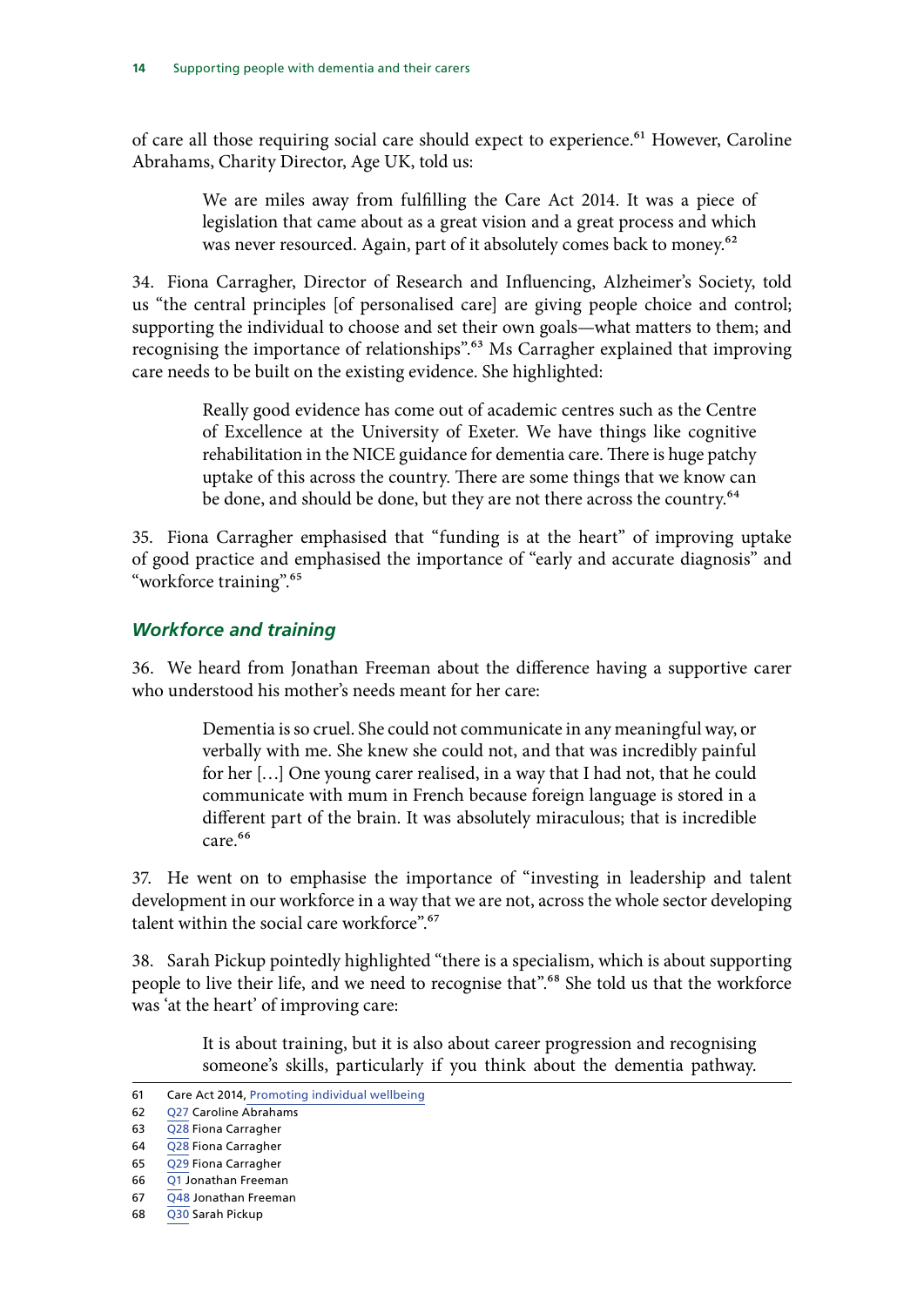<span id="page-16-0"></span>Understanding how you might try different tactics to communicate with someone as their dementia advances is a really skilled job. You cannot expect someone to be a minimum wage care worker, develop those skills and not be rewarded, yet we do.<sup>69</sup>

39. Alzheimer's Society's recent report, *A Future for Personalised Care*, highlighted a vacancy rate of 7.3% within the social care sector and annual turnover rate of 38.1%.70 Fiona Carragher explained to us the negative impact of an unstable social care workforce for people with dementia:

> One of the major issues we have is not only vacancy rates, but high turnover of staff, which means that that relationship is hard to build. If you are only going in for a short period of time in a domiciliary care setting, it is hard to build a relationship and understand what the individual with dementia needs.71

### *Monitoring the quality of care in care homes*

40. In 2014, 39% of those over 65 living with dementia were living in care homes. The average prevalence of people living with dementia in care homes had risen from 56% in 2002 to 70% in 2013.<sup>72</sup>

41. In October 2014, the Care Quality Commission's (CQC) report, *Cracks in the pathway: People's experiences of dementia care as they move between care homes and hospital*, found that whilst many hospitals and care homes deliver excellent care, the quality of care for people with dementia varied greatly.<sup>73</sup> The CQC found that some hospitals and care homes did not comprehensively identify all of a person's care needs, and there was variable or poor staff understanding and knowledge of dementia care:

> The quality of dementia care across providers is variable, and transitions between services need to be improved. People with dementia are likely to experience poor care at some point along their care pathway, but they have the right to expect good care and it is unacceptable that they should receive a variable quality of care.<sup>74</sup>

The CQC inspected 129 care homes and found aspects of variable or poor care across more than 90% of care homes.<sup>75</sup>

42. In commenting on this matter, Helen Whately MP, then Minister of State for Care at the Department of Health and Social Care told us that:

> [The Department] are going to implement an assurance oversight system that the CQC will take the lead on. That will look at local authorities'

<sup>69</sup> [Q30](https://committees.parliament.uk/oralevidence/2189/html/) Sarah Pickup

<sup>70</sup> Alzheimer's Society, [A Future for Personalised Care,](https://www.alzheimers.org.uk/sites/default/files/2021-03/A%2520Future%2520for%2520Personalised%2520Care.pdf) March 2021, p.29

<sup>71</sup> [Q43](https://committees.parliament.uk/oralevidence/2189/html/) Fiona Carragher

<sup>72</sup> Dementia Statistics Hub

<sup>73</sup> Care Quality Commission, Cracks in the pathway: People's experiences of dementia care as they move between [care homes and hospitals](https://www.cqc.org.uk/sites/default/files/20141009_cracks_in_the_pathway_final_0.pdf), October 2014

<sup>74</sup> Care Quality Commission, [Cracks in the pathway: People's experiences of dementia care as they move between](https://www.cqc.org.uk/sites/default/files/20141009_cracks_in_the_pathway_final_0.pdf)  [care homes and hospitals](https://www.cqc.org.uk/sites/default/files/20141009_cracks_in_the_pathway_final_0.pdf), October 2014 , p.9

<sup>75</sup> Care Quality Commission, [Cracks in the pathway: People's experiences of dementia care as they move between](https://www.cqc.org.uk/sites/default/files/20141009_cracks_in_the_pathway_final_0.pdf)  [care homes and hospitals](https://www.cqc.org.uk/sites/default/files/20141009_cracks_in_the_pathway_final_0.pdf), October 2014 , p.6–7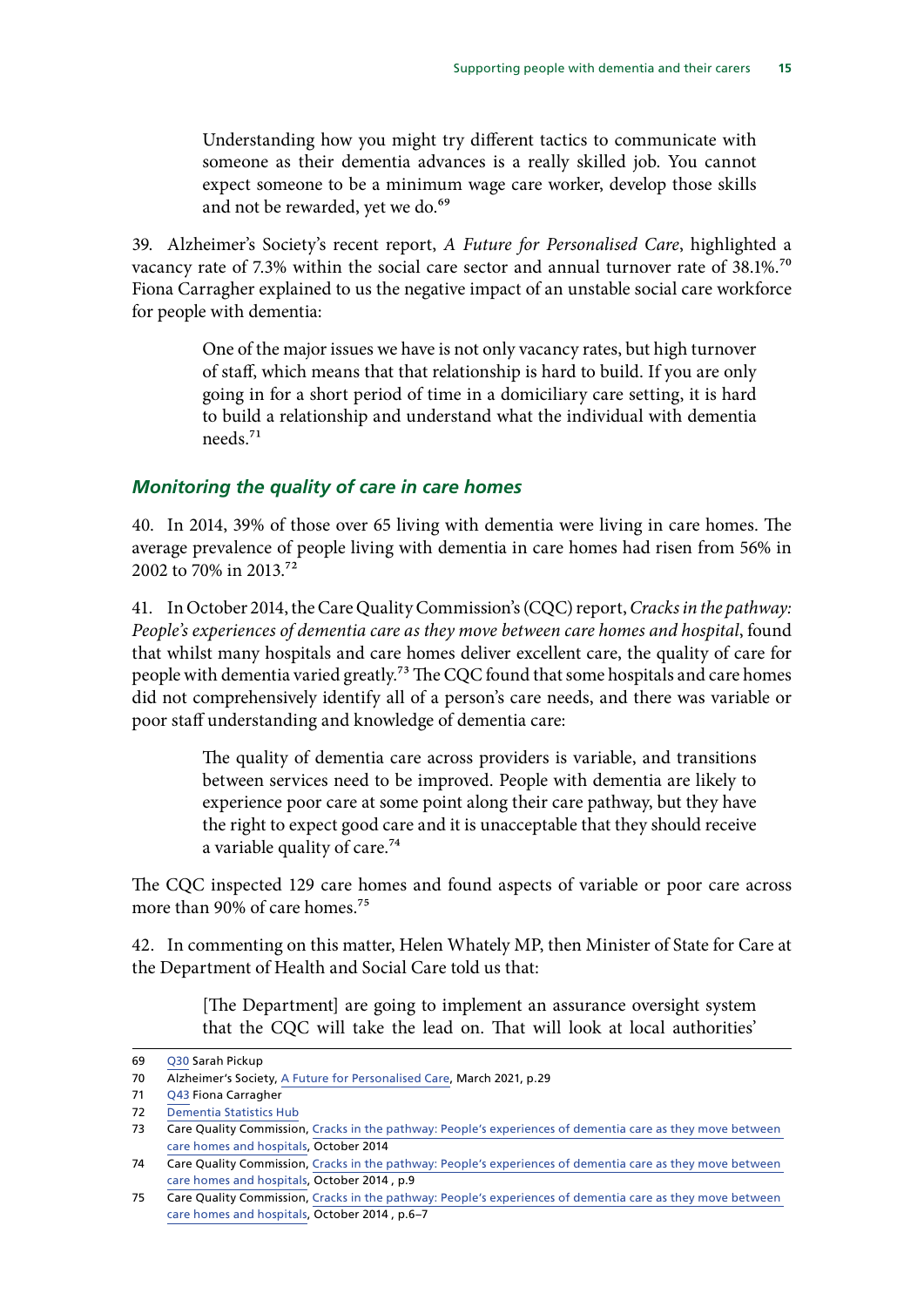<span id="page-17-0"></span>commissioning of social care and give much greater visibility than we have at the moment of the extent to which the *Care Act 2014* is being put into practice, versus the gaps between the aspiration and the reality.76

43. **As emphasised by Alzheimer's Society and other key stakeholders, social care reform must be "rooted in the recognition of what good quality care looks like" and create a system where people with dementia are able to receive personalised care. We support this and believe that an essential foundation to this is a sustainable skilled and valued workforce. Reforms to deliver this must be a core part of the forthcoming White Paper including a focused effort to reducing the 30% turnover rates typical in the sector with a more strategic approach to social care pay, progression and conditions. We expect the Government's recent commitment of £500 million to be spent on the social care workforce is unlikely to address these issues.**

### **Supporting people with dementia and their carers in the community**

44. A survey commissioned by Alzheimer's Society in 2014 found 85% of people would rather stay living at home if diagnosed with dementia.<sup>77</sup> The charity, Age UK, has highlighted that with right the support in place many people living with dementia can continue to live in the community:

> At the moment, two thirds of people with dementia live in the community, one third of whom live on their own. With the right support and services, people with dementia can lead fulfilling lives independently in their own homes. Essential to this is good access to everyday services such as banking, shops or transport for people with dementia and cognitive impairment and their carers. However, too often those services do not meet their needs and there are still examples of prejudice against dementia where people feel patronised or discriminated against.78

45. During our inquiry, we heard that there are approximately 700,000 unpaid carers for people with dementia in the UK.79 All those giving evidence acknowledged the significant contribution of carers in supporting those with dementia and the importance of acknowledging and supporting this contribution in the social care reforms. Sarah Pickup told us that "we need to make sure that any reforms have carers in there and that they are not to one side".<sup>80</sup> Research from Alzheimer's Society has shown that half of carers spent over 100 hours a week caring for someone with dementia during the pandemic.<sup>81</sup>

46. Building on this, Fiona Carragher told us:

One of the things that can be done for family carers is that, in the context of the reform and the long-term vision, they are seen to play a key role […] what really matters for people with dementia are those relationships […] It is their relationships with their loved ones and with the community. It is giving carers the support that they need, cutting down the bureaucracy

<sup>76</sup> [Q59](https://committees.parliament.uk/oralevidence/2240/html/) Minister of State for Care, Department of Health and Social Care

<sup>77</sup> Dementia Statistics Hub, [Perceptions of dementia](https://www.dementiastatistics.org/statistics/perceptions-of-dementia/)

<sup>78</sup> Age UK, [Living well with dementia \(England\)](https://www.ageuk.org.uk/globalassets/age-uk/documents/policy-positions/health-and-wellbeing/ppp_living_well_with_dementia_england_.pdf), March 2016

<sup>79</sup> [Q21](https://committees.parliament.uk/oralevidence/2189/html/) Fiona Carragher

<sup>80</sup> [Q23](https://committees.parliament.uk/oralevidence/2189/html/) Sarah Pickup

<sup>81</sup> Alzheimer's Society, [Worst hit: dementia during coronavirus](https://www.alzheimers.org.uk/news/2020-10-05/exhausted-family-and-friends-spent-92-million-extra-hours-caring-loved-ones.). 2020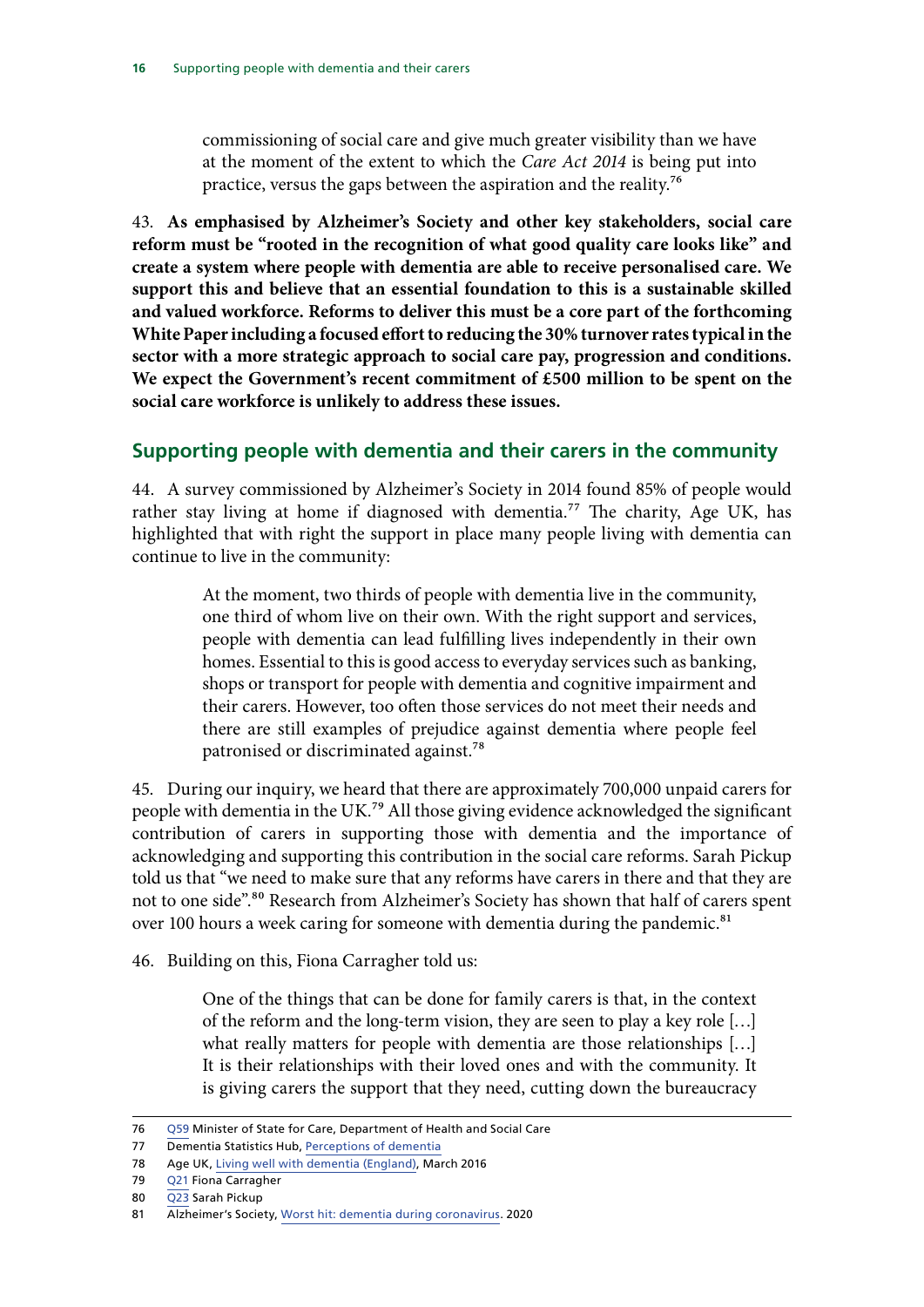and helping with the navigation through the system, so that they can do the thing they want to do, which is to have a loving relationship with someone with dementia<sup>82</sup>

47. Most carers do not get any respite for the care they provide, and because many are not identified by their GP or by a hospital dealing with the person needing care, their caring work goes completely unacknowledged. The then Minister of State for Care indicated that the current register of carers is inadequate.<sup>83</sup>

48. Unless carers are identified they cannot be supported. The Government must consider strengthening its current register by placing a new duty on the NHS to identify carers and promote their health and wellbeing.

49. Very few carers receive respite despite the fact that without them our social care system would not be able to function. Many carers have been left without financial support during the pandemic and have had to shoulder the burden of considerable additional costs. Caroline Abrahams told us:

> There is, first, an issue about money. If you give up work to care, as many people do, you are consigning yourself to be poor later in life. We must do something about carer's allowance. We ought to be trying to support carers to keep working, if they can, alongside caring. To do that, we need a different approach to flexible working, which may have been accelerated, helpfully, by the pandemic.<sup>84</sup>

50. It is welcome that the Government has stated that booster vaccinations will be offered to carers. More needs to be done to support carers in other ways. The Government's carer's action plan expired at the end of last year. It is critical that a National Carers' Strategy based on that consulted on in 2016 is published as soon as possible so that carers can continue to play their vital role in supporting people with dementia.

51. Our witnesses also highlighted that supporting people with dementia involves going further than just the health and social care system.<sup>85</sup> For example, Sarah Pickup told us:

> There is a wider role for local government. It is not just about integration of health and social care. It is about people living their lives in communities.<sup>86</sup>

52. Fiona Carragher supported this and encouraged the Government to look wider than the Department of Health and Social Care when considering its future strategy for dementia:

> We now have a moment, with the Government considering their new dementia strategy. This is very much led by DHSC, but we would seek at Alzheimer's Society for it to be a cross-Government initiative, thinking not only about housing, but about transport and about how it links to BEIS, so that we have the breakthrough innovations and research that we need. There is a clear moment now to think about the transformation not only of

<sup>82</sup> O21 Fiona Carragher

<sup>83</sup> [Q50](https://committees.parliament.uk/oralevidence/2240/html/) Minister of State for Care, Department of Health and Social Care

<sup>84</sup> [Q22](https://committees.parliament.uk/oralevidence/2189/pdf/) Caroline Abrahams

<sup>85</sup> See, for example: [Q37](https://committees.parliament.uk/oralevidence/2189/html/) Sarah Pickup; and [Q39](https://committees.parliament.uk/oralevidence/2189/html/) Fiona Carragher

<sup>86</sup> [Q37](https://committees.parliament.uk/oralevidence/2189/html/) Sarah Pickup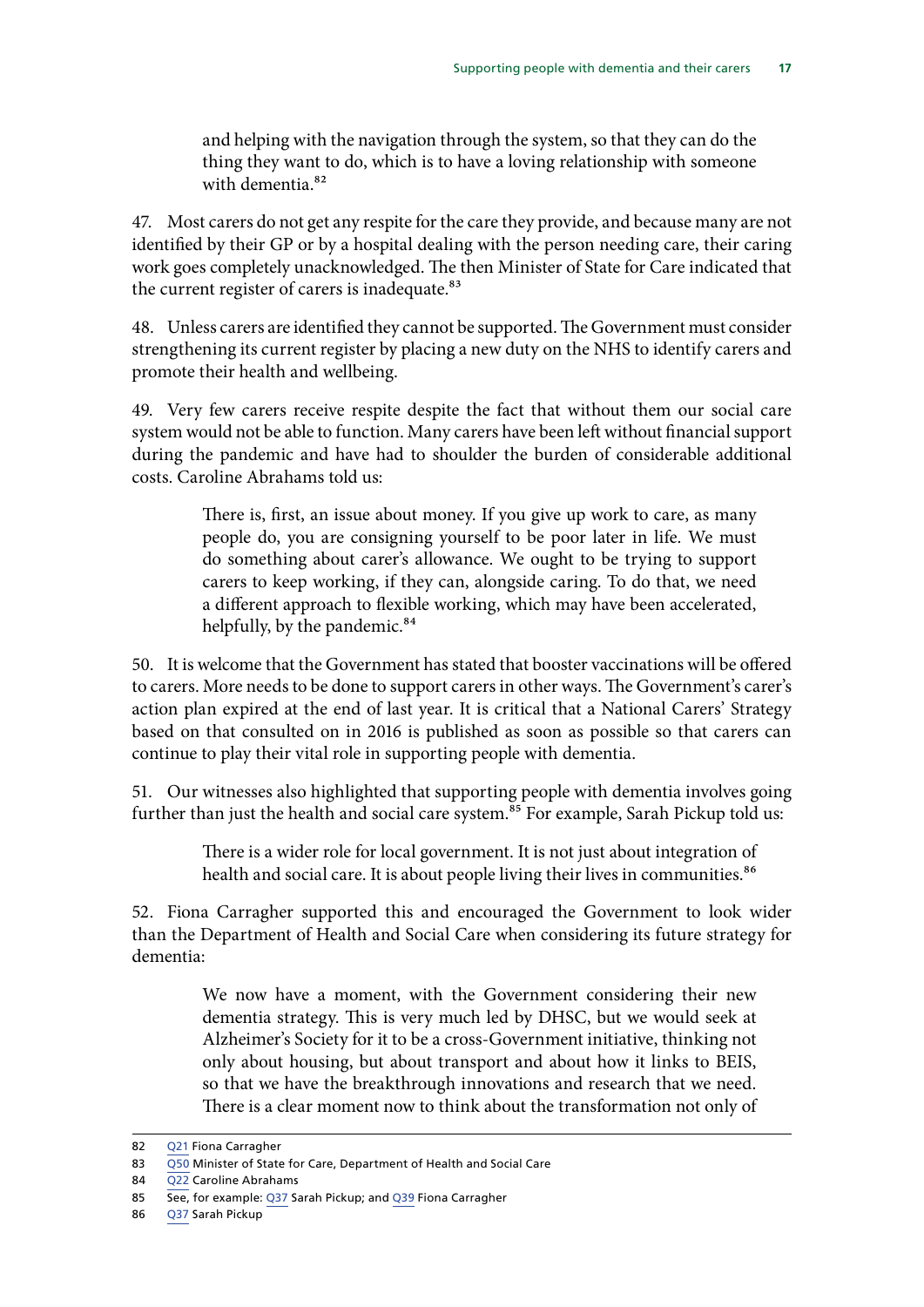the health and social care piece but of wider Government initiatives around dementia.87

53. In 2014, Public Health England and the Alzheimer's Society launched a campaign to recruit 'Dementia Friends' who are able to recognise the symptoms and support people with dementia. As of January 2019, there were 2.78 million Dementia Friends.<sup>88</sup> The Government and the Alzheimer's Society also encouraged communities to become 'dementia-friendly' with the ambition that over half of people will be living in dementiafriendly communities by 2020. As of January 2019, there were 412 such communities in England.89 However, Fiona Carragher told us:

> There is a lot more to do around that. At Alzheimer's Society we are very proud to run flagship initiatives around it, but we need to do more to be aware and to have inclusive mixed housing stock. There are great examples in parts of Europe, where young and old are living together so that there is a link to the community. For us, it is about moving it towards an inclusivity agenda, as well as just an awareness piece.<sup>90</sup>

54. **With many people preferring to stay living at home if diagnosed with dementia, it is vital that any future Government strategies for dementia support this becoming a reality. Initiatives such as Dementia Friends and dementia-friendly communities have successfully increased awareness of dementia but more needs to be done for those living with dementia to be included in their local communities.**

55. *Ensuring inclusivity for those living with dementia goes beyond the health and social care system. We heard that, for example, achieving inclusivity requires changes to housing and transport. Therefore, we recommended that the Government's new dementia strategy must include cross-departmental initiatives to ensure people with dementia are able to remain connected to their community.*

56. **Unpaid carers play a vital role in supporting people with dementia. We would like to acknowledge their tremendous contribution, especially over the pandemic period and we welcome the eventual inclusion of provisions in the Health and Care Bill relating to carers. The Government must consider unpaid carers in their White Paper for social care reform. To ensure reforms enable unpaid carers to better support those living with dementia, the Government must provide unpaid carers with the opportunity to contribute to any plans for reform. Carers deserve our support as well as our thanks. The Government must bring forward a National Carers' Strategy by the end of March 2022 with the aim of offering improved support for people providing care and should improve the Carers register.**

- 87 [Q39](https://committees.parliament.uk/oralevidence/2189/html/) Fiona Carragher
- 88 Department of Health and Social Care, [Dementia 2020 Challenge: 2018 Review Phase 1,](https://assets.publishing.service.gov.uk/government/uploads/system/uploads/attachment_data/file/780777/dementia-2020-challenge-2018-review.pdf) February 2019, para 1.3
- 89 Department of Health and Social Care, [Dementia 2020 Challenge: 2018 Review Phase 1,](https://assets.publishing.service.gov.uk/government/uploads/system/uploads/attachment_data/file/780777/dementia-2020-challenge-2018-review.pdf) February 2019, para 1.3
- 90 [Q41](https://committees.parliament.uk/oralevidence/2189/html/) Fiona Carragher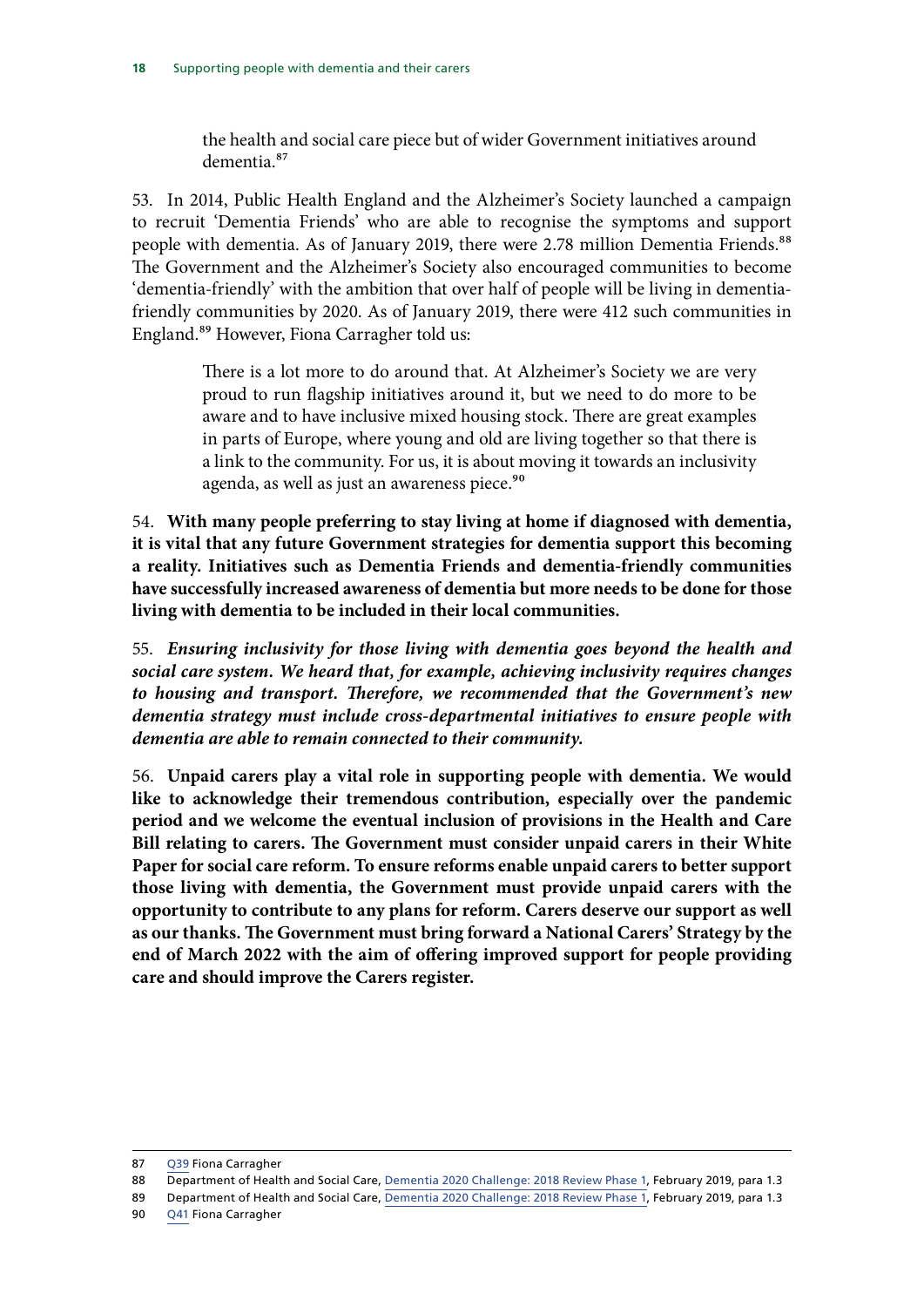### <span id="page-20-0"></span>Conclusions and recommendations

#### Social care funding reform

- 1. We conclude, in line with our report on *Social care: funding and workforce*, the current social care system is "unfair and confusing". Those living with dementia remain unprotected from unlimited costs and navigating the system is burdensome for those providing support. This is unacceptable and it is therefore essential the Government's White Paper addresses these issues with full reform of the social care system. (Paragraph 19)
- 2. We are disappointed that the Government has not provided greater funding for social care in the next three years from the new health and social care levy, with no clarity about what proportion of the levy will go to social care after that period. However, the Government has pledged to look at the wider issue of social care funding at the upcoming spending review and it is essential that the starting point for the social care funding increase must be an additional £7 billion per year by 2023–24 to cover demographic changes, uplift staff pay in line with the National Minimum Wage and to protect people who face catastrophic social care costs. (Paragraph 20)

#### Providing appropriate care and support for people with dementia

- 3. We have heard of the importance of receiving a timely diagnosis for people with dementia and their carers. We appreciate that the covid-19 pandemic will undoubtably have played a part in the recent decline in diagnosis rates which was previously on target. We also welcome the funding NHS England and Improvement has committed to bring the diagnosis rate back to the target of two thirds of those estimated to have dementia. (Paragraph 29)
- 4. However, the evidence we have taken has made it clear that improving diagnosis alone is not sufficient: people living with dementia and their carers need appropriate postdiagnostic support throughout the rest of their life. We are clear that there should be no gap between receiving a diagnosis and providing both immediate support and planning longer-term care for someone with dementia. People with dementia and their carers should not be left to fall through the cracks of an uncoordinated and complex pathway across the health and social care system. (Paragraph 30)
- 5. *We recommend the Department of Health and Social Care and NHS England and Improvement use the White Paper to develop clear guidance on the care and support those living with dementia and their carers should expect to receive from diagnosis through to lifelong post-diagnostic support. This guidance must encourage integrated*  working across the health and social care system while also establishing clear *responsibilities for Integrated Care Systems in coordinating care. Alongside this, there must be appropriate data collection along the whole dementia pathway to monitor activity and support improvement. We expect an update on this work by the end of November 2021.* (Paragraph 31)
- 6. As emphasised by Alzheimer's Society and other key stakeholders, social care reform must be "rooted in the recognition of what good quality care looks like" and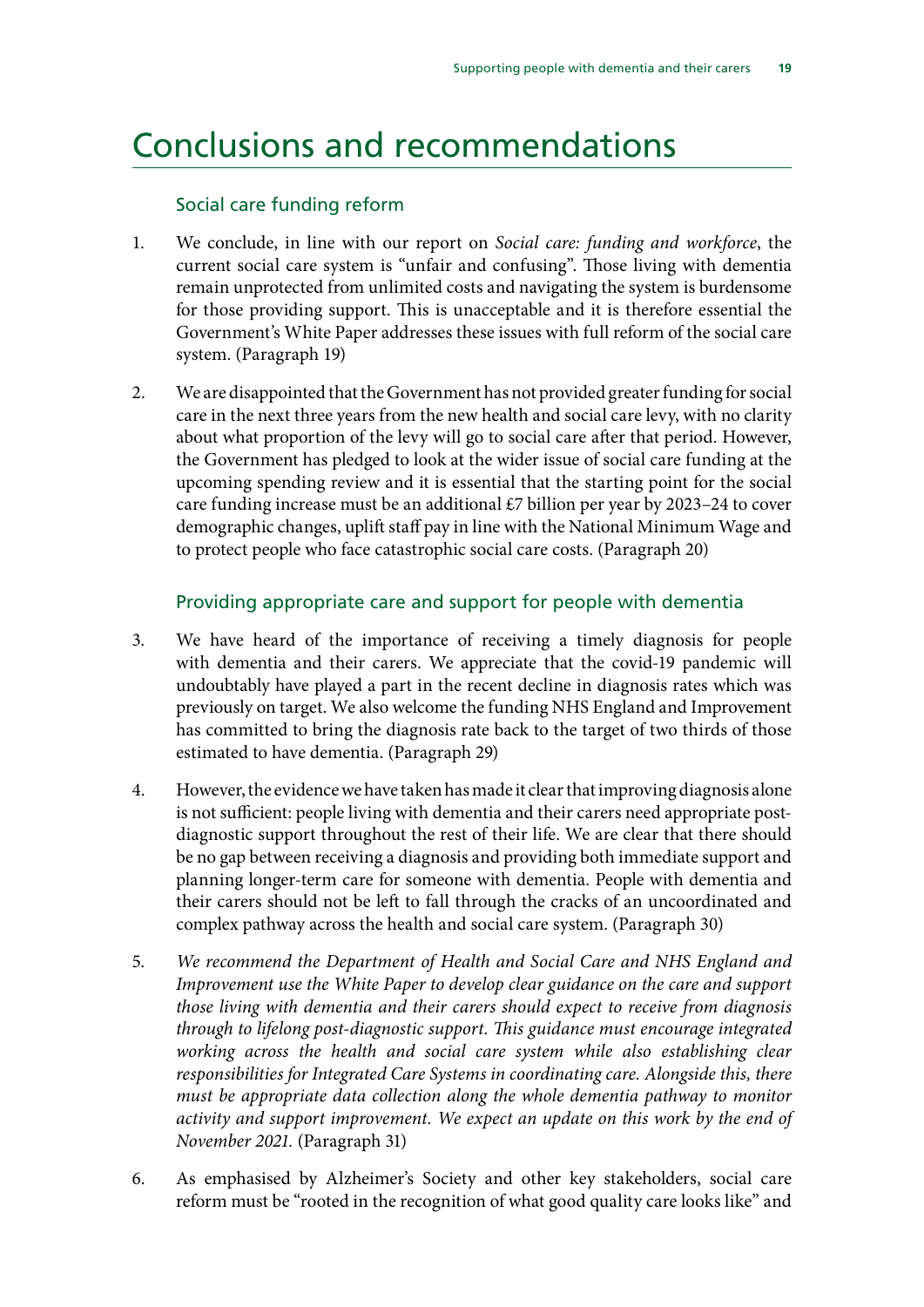create a system where people with dementia are able to receive personalised care. We support this and believe that an essential foundation to this is a sustainable skilled and valued workforce. Reforms to deliver this must be a core part of the forthcoming White Paper including a focused effort to reducing the 30% turnover rates typical in the sector with a more strategic approach to social care pay, progression and conditions. We expect the Government's recent commitment of £500 million to be spent on the social care workforce is unlikely to address these issues. (Paragraph 43)

- 7. With many people preferring to stay living at home if diagnosed with dementia, it is vital that any future Government strategies for dementia support this becoming a reality. Initiatives such as Dementia Friends and dementia-friendly communities have successfully increased awareness of dementia but more needs to be done for those living with dementia to be included in their local communities. (Paragraph 54)
- 8. *Ensuring inclusivity for those living with dementia goes beyond the health and social care system. We heard that, for example, achieving inclusivity requires changes to housing and transport. Therefore, we recommended that the Government's new dementia strategy must include cross-departmental initiatives to ensure people with dementia are able to remain connected to their community.* (Paragraph 55)
- 9. Unpaid carers play a vital role in supporting people with dementia. We would like to acknowledge their tremendous contribution, especially over the pandemic period and we welcome the eventual inclusion of provisions in the Health and Care Bill relating to carers. The Government must consider unpaid carers in their White Paper for social care reform. To ensure reforms enable unpaid carers to better support those living with dementia, the Government must provide unpaid carers with the opportunity to contribute to any plans for reform. Carers deserve our support as well as our thanks. The Government must bring forward a National Carers' Strategy by the end of March 2022 with the aim of offering improved support for people providing care and should improve the Carers register. (Paragraph 56)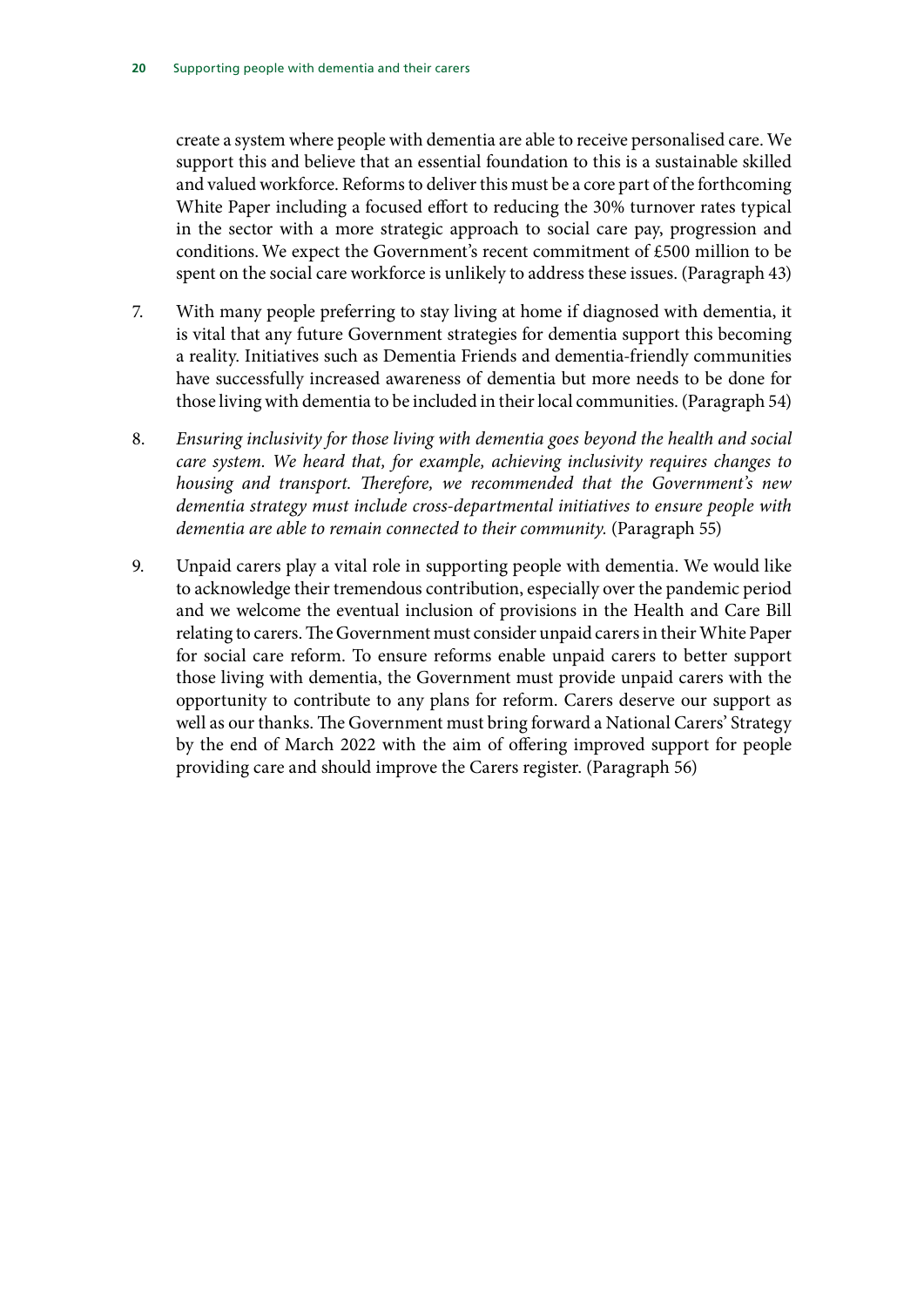# <span id="page-22-0"></span>Formal minutes

### **Tuesday 19 October 2021**

### **Members present:**

- 1. Jeremy Hunt, in the Chair
- 2. Dr Luke Evans
- 3. Barbara Keeley
- 4. Anum Qaisar-Javed
- 5. Dean Russell
- 6. Laura Trott

Draft Report (*Supporting people with dementia and their carers*), proposed by the Chair, brought up and read.

*Ordered*, That the draft Report be read a second time, paragraph by paragraph.

Summary agreed to.

Paragraphs 1 to 56 agreed to.

*Resolved*, That the Report be the Seventh Report of the Committee to the House.

*Ordered*, That the Chair make the Report to the House.

*Ordered*, That embargoed copies of the Report be made available, in accordance with the provisions of Standing Order No. 134.

Adjourned till Tuesday 26 October 2021 at 9.00 am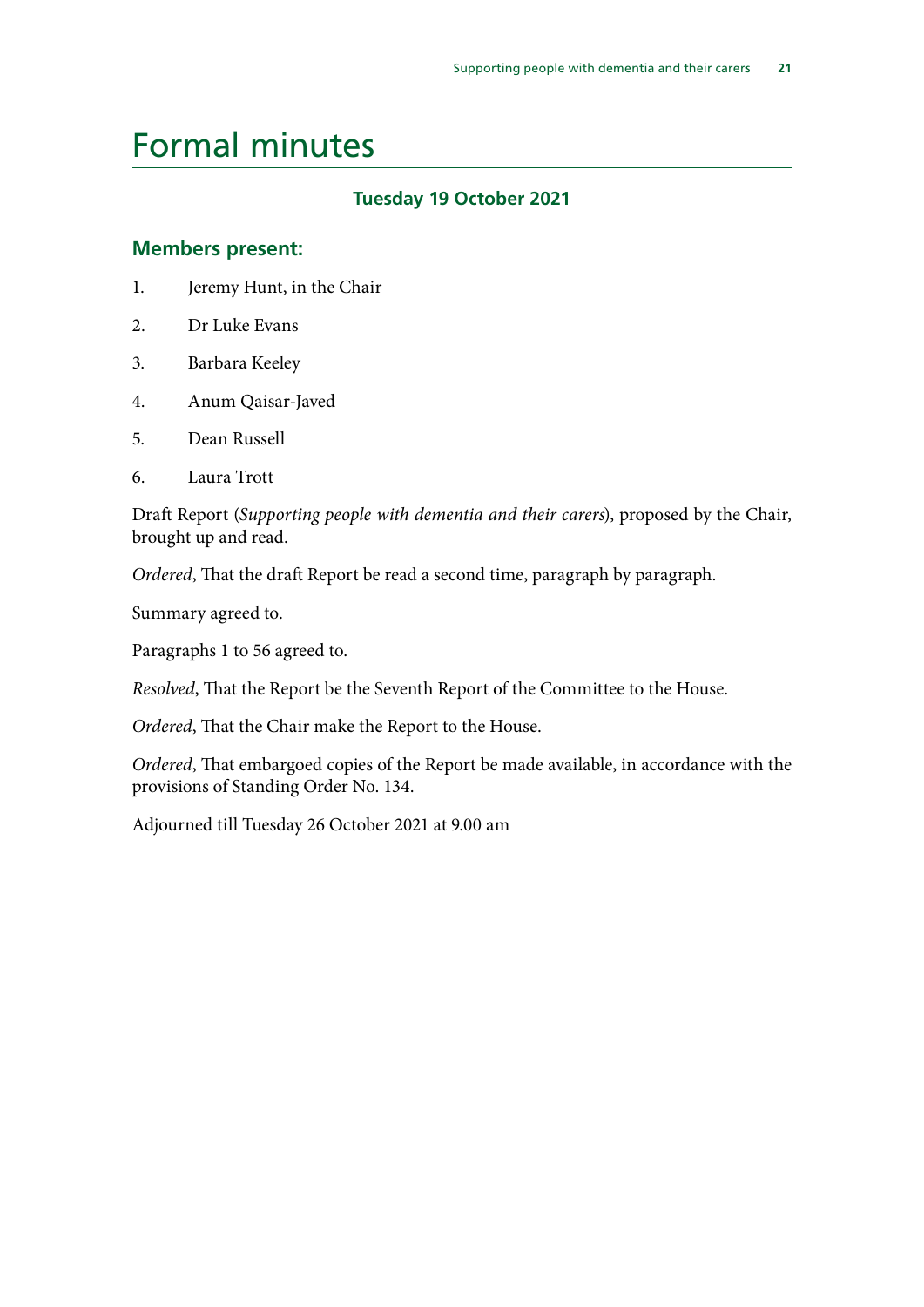### <span id="page-23-0"></span>Witnesses

The following witnesses gave evidence. Transcripts can be viewed on the [inquiry publications](https://committees.parliament.uk/work/1231/default/publications/oral-evidence/) [page](https://committees.parliament.uk/work/1231/default/publications/oral-evidence/) of the Committee's website.

#### **Tuesday 18 May 2021**

**Johnathan,** an individual with lived experience; **John**, an individual with lived experience [Q1–6](https://committees.parliament.uk/oralevidence/2189/html/)

**Fiona Carragher**, Director of Research and Influencing, Alzheimer's Society; **Caroline Abrahams**, Charity Director, Age UK; **Sarah Pickup**, Deputy Chief Executive, Local Government Association [Q7–48](https://committees.parliament.uk/oralevidence/2189/html/)

#### **Tuesday 25 May 2021**

**Helen Whately MP**, Minister of State for Care, Department of Health and Social Care; **Tom Surrey**, Director of Adult Social Care Policy, Department of Health and Social Care [Q49–81](https://committees.parliament.uk/oralevidence/2240/html/)